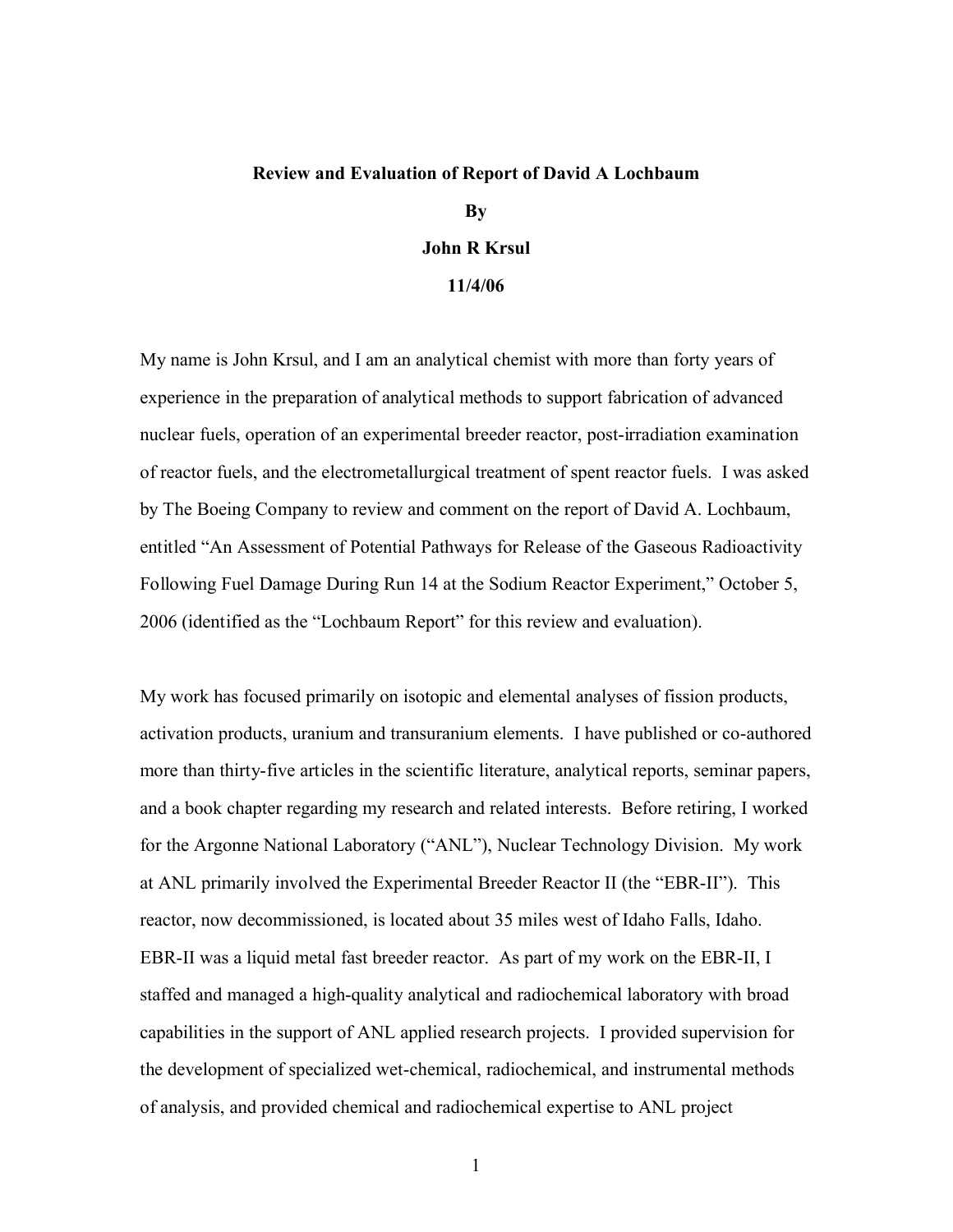personnel. I also proposed and coordinated a variety of experimental work, reviewed the experimented proposals of others, and reviewed designs for new and modified facilities for nuclear, environmental, and chemical compatibility and safety.

The EBR-II shared certain important similarities with the Sodium Reactor Experiment (the "SRE"), the reactor at issue in the Lochbaum Report. For example, for both the SRE and the EBR-II, the coolant was liquid sodium and the fuel was a metal. As is discussed below, the behavior and fate of fission products such as iodine-131 and cesium-137 at high temperatures in sodium-cooled, metal-fuel reactors like the SRE is very different from the behavior of these radionuclides in commercial nuclear power plant light water reactors in the United States, which use non-metal uranium dioxide fuel and are cooled with water. Another similarity between the EBR-II and SRE is that the cover gas used in the EBR-II was argon, an inert and very un-reactive gas similar to the helium used for the cover gas of the SRE.

As an analytical chemist at EBR-II, I was responsible for sampling and analyzing the EBR-II cover gas system, and the primary and secondary sodium systems. I was also responsible for the analysis of virgin and recycled reactor fuel samples, sampling and analysis of fuel recycling samples, sampling and analysis of spent fuel for post-irradiation examinations, including cladding and bond sodium, sampling and analyses for a variety of experiments, other site analytical chemistry requirements such as facility system monitoring, waste characterization and environmental samples. Particularly relevant for this analysis of the Lochbaum Report is my experience in sampling and analysis of cover gas and sodium coolant when fuel failed, when fuel was intentionally failed, and during run beyond cladding breach experiments.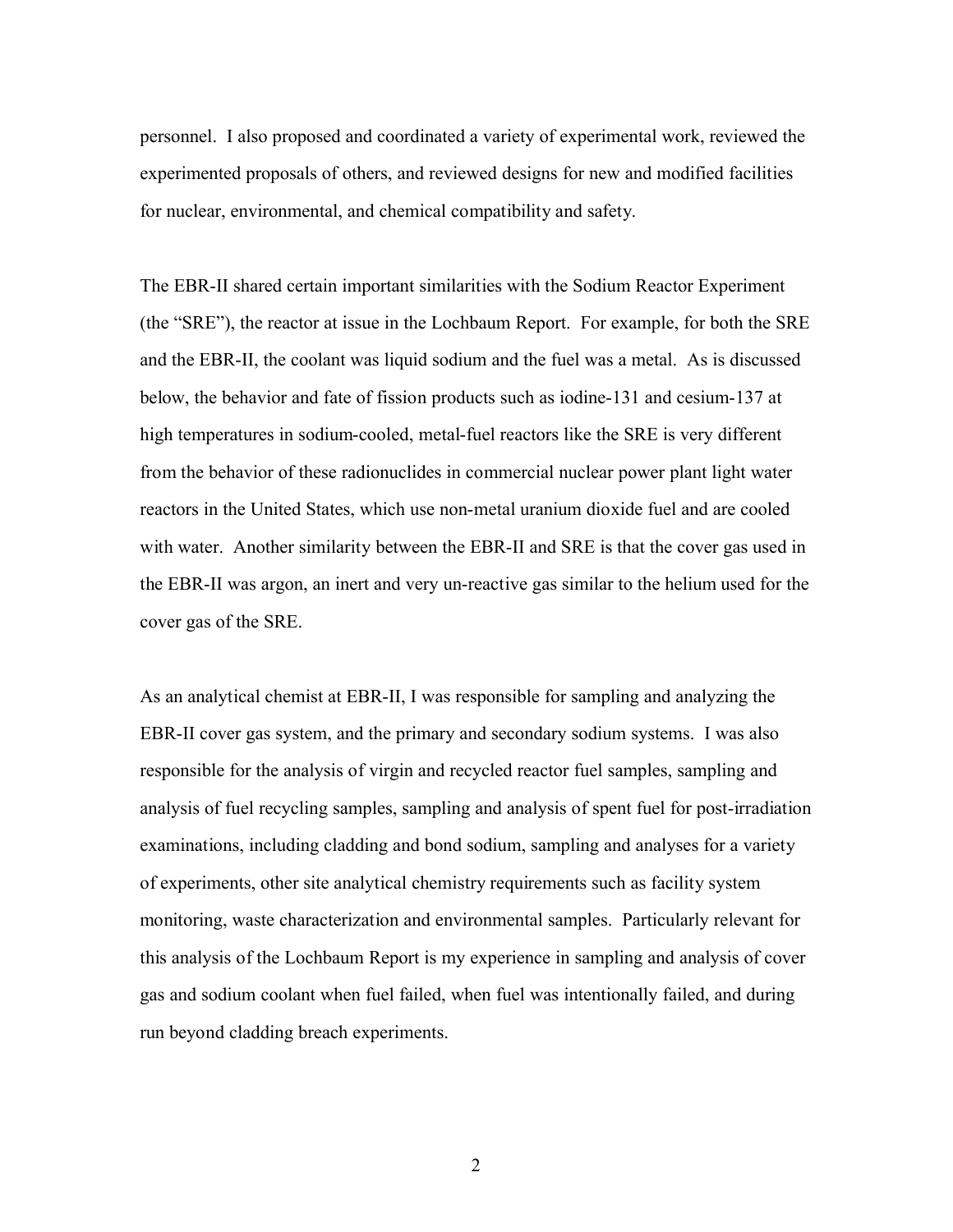To facilitate the review and evaluation of the Lochbaum Report, I reviewed certain documents regarding the SRE incident in 1959, and related subjects. Particularly important for this review are the following reports:

- · *SRE Fuel Element Damage, Interim Report*, NAA-SR-4488, Atomics International, Nov. 15, 1959.
- · *SRE Fuel Element Damage Final Report*, NAA-SR-4488(suppl), Atomics International, 1961.
- · *Distribution of Fission Product Contamination in the SRE*, R.S. Hart, NAA-SR-6890, Atomics International, 1962.
- · *Investigation of Releases from Santa Susana Sodium Reactor Experiment in July, 1959*, John A. Daniel, Sr., Daniel & Associates, Inc., May 27, 2005
- · *Chemical Behavior of Iodine-131 during SRE Fuel Element Damage in July 1959*, Jerry D. Christian, May, 26, 2005.

Other references used are included at the end of this report.

**Summary of Comments.** The Lochbaum Report rejects previous conclusions that the 1959 SRE incident did not result in a radiological hazard to the reactor environs, and instead promotes a theory that up to 30 percent of the core inventory in the SRE was released to the atmosphere in the 1959 incident. This theory is based on the assumption that the gaseous radioactivity in 13 of the 43 fuel elements of the SRE was released to the atmosphere. The Lochbaum Report also endorses a "midpoint" estimate that 15 percent of the SRE failed fuel fission product inventory was released in the incident. Based on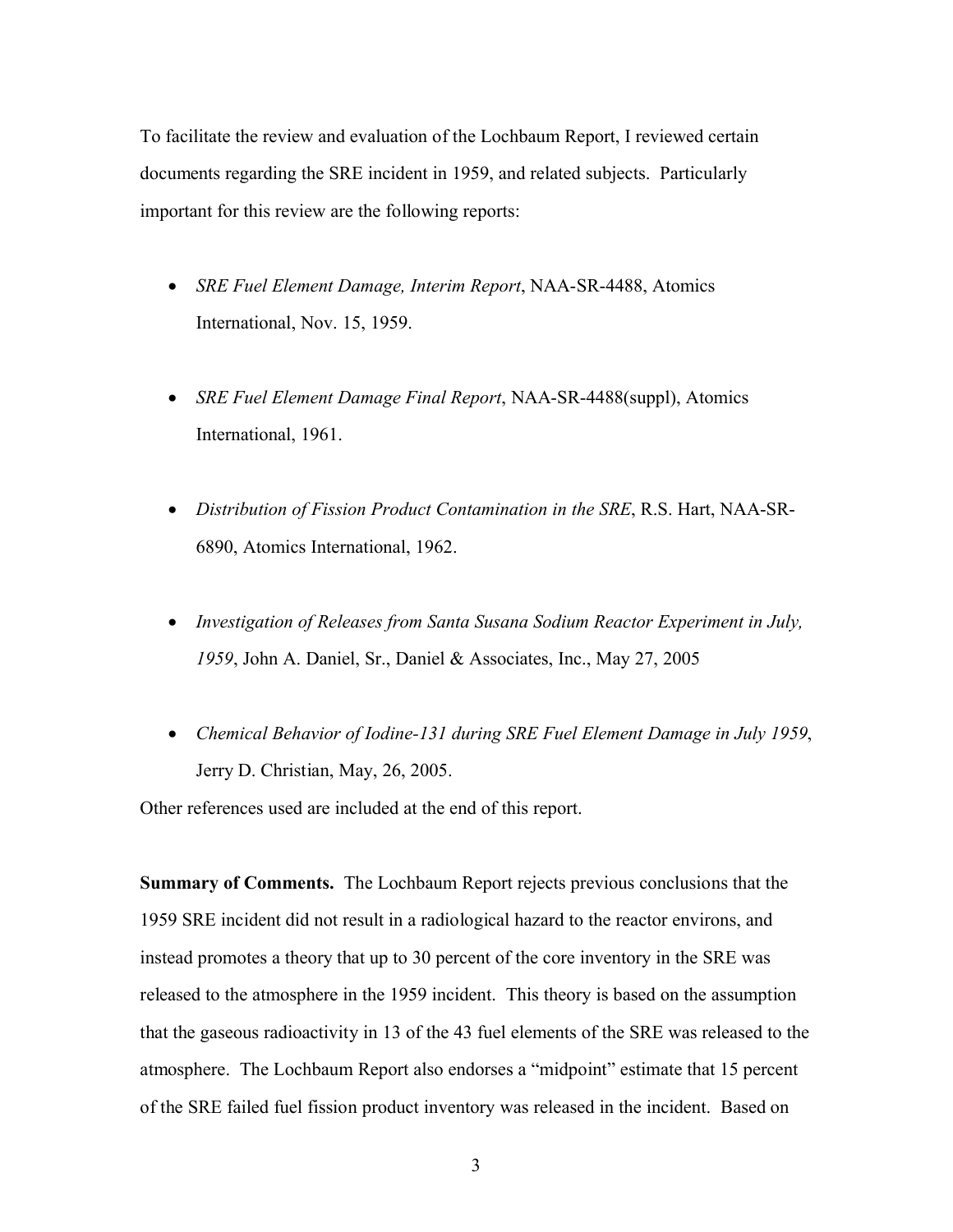my experience and knowledge, review of scientific literature, and the record relating to the 1959 SRE incident, I conclude that these qualitative release fractions stated in the Lochbaum Report are not scientifically supportable. As is discussed in more detail below, my opinion is based in part on the following facts:

- The Lochbaum Report ignores differences between the behavior of fission products in uranium metal fuel, such as that used in the SRE, and ceramic fuels (uranium oxide). Experiments with the EBR-II reactor shows that fission gases will not be released from uranium metal fuel until it has swelled to volumes corresponding to burnups of about 1%, while SRE uranium metal fuels were burned to 0.1% or less. Moreover, EBR-II experiments with failed uranium metal fuel, in temperatures higher than those experienced in the SRE incident, demonstrated that iodine did not vaporize as elemental iodine (as the Lochbaum Report assumes), but rather it acted like a metal iodide and was likely bound up with uranium in the fuel.
- The Lochbaum Report assumes, in both its "lower bound" and "upper bound" estimates, that any "radioiodine and other gases" released from the SRE fuel in the incident would have traveled unimpeded up through a six-foot deep (or deeper) sodium pool, reaching the cover gas where either all of the radioactivity (in the case of iodine-131) or between 10 and 100 percent of the radioactivity (in the case of cesium-137) would subsequently be released to the atmosphere. But this theory is not supported by any scientific literature, and ignores that according to basic laws of chemistry, elemental iodine and cesium would bond with the sodium coolant, preventing release of these radionuclides to the cover gas.

**Summary of Review**. The Lochbaum Report addresses issues regarding the SRE incident in July 1959, after which 13 of 43 SRE fuel rods showed some amount of damage.<sup>1,2,3,4,5,6,7</sup> The Lochbaum Report quotes some of the historical literature regarding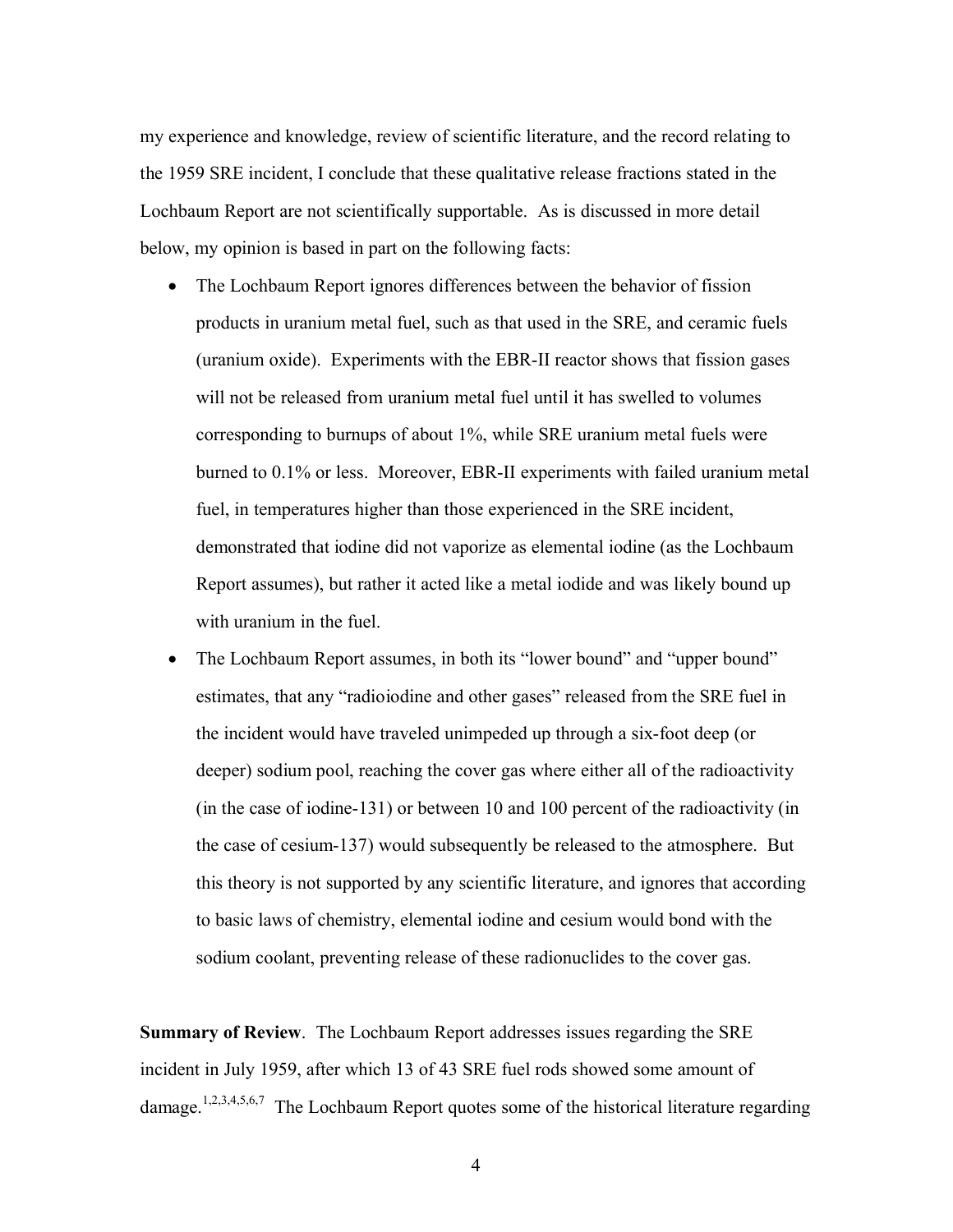the incident to discuss issues such as: high temperatures in the primary sodium coolant, uncontrolled reactivity, coolant flow restrictions due to decomposition of tetralin, fuel failure, cover gas activities, gas storage tank activities, sodium sample activity, stack monitor activity, air monitoring activities, and radiation surveys. The Report also hypothesizes pathways to the release of fission products to the environment. The Report takes issue with (or at least cites as relevant) certain conclusions it attributes to Atomics International regarding the incident:

*In spite of the cladding failures to at least 11 of the fuel elements, no radiological hazard was present to the reactor environs.*<sup>1</sup>

*In spite of the cladding failure to 13 fuel elements and the release to the primary sodium of several thousand curies of fission product activity, no radiological hazard was presented to the reactor environs*. 2

*Considering a total accumulated burnup for the entire core 2250 Mwd, assuming that 1 Mw corresponds to a fission of 1 gm of material per day, and assuming the calculated average release fraction of about 4 x 10-4 , it is calculated that a total of 0.9 gm of fission products were released to the sodium. This corresponds to a concentration in sodium of only 0.04 ppm.<sup>1</sup>*

*No iodine was ever detected in the reactor core gas samples.<sup>1</sup>*

Strontium-90 has deposited to the extent of about  $0.8\mu\mathrm{Ci/cm}^2$ . <sup>1</sup>

*With the exception of the inert gases Xe133 and Kr85, all the fission fragments remained in the sodium, or were absorbed by the carbon or by the sodium-wetted metal surfaces.<sup>2</sup>*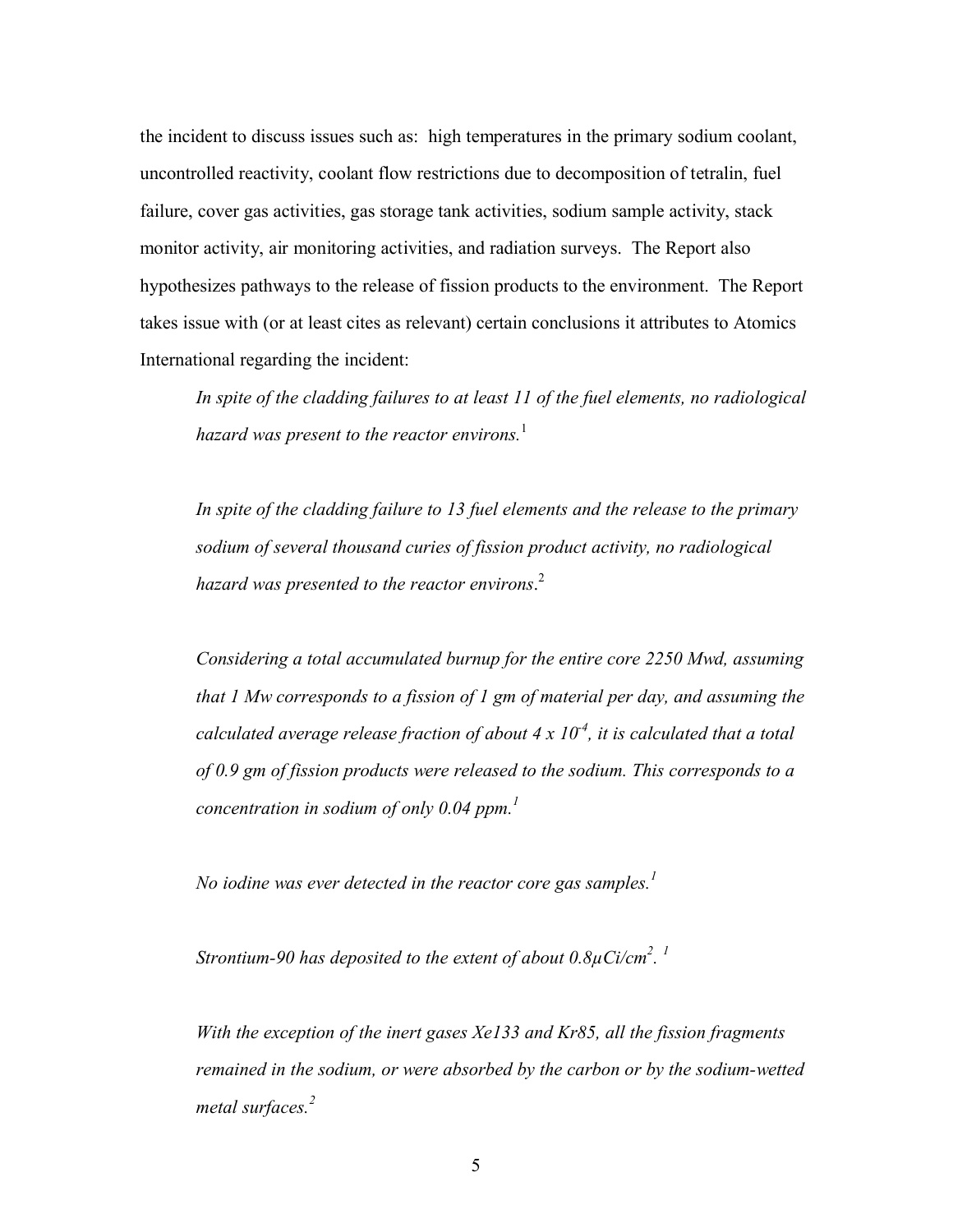*As a result of the SRE fuel damage, reactor core gas activity was initially 10-3 µCi/cc, but after extensive purging plus normal decay, activity stabilized around 10-6 µCi/cc…Since these values greatly exceed tolerance levels, only a small amount of reactor cover gas could be allowed to pass into the working area.<sup>5</sup>*

*The cold trap located in the primary system was effective in removing fission product contamination.<sup>3</sup>*

*One would expect the release of iodine to be considerable higher than that of cesium rather than one-third of it as actually found. …A possible answer to the low iodine value would be the escape of the element from the primary sodium to the cover gas. However, iodine has never been found in the cover gas of the SRE either after this incident or in any of many other gas samples taken during the operation of the reactor.<sup>3</sup>*

*Although 5,000 to 10,000 curies of fission product activity were unexpectedly released to the primary sodium system no radiological emergency of any nature occurred.<sup>3</sup>*

The main premise of the Lochbaum Report is that the company's claim that "no radiological emergency of any nature occurred"<sup>3</sup> "is not intuitively obvious given the fact that about one third (13 of 43 fuel elements) of the SRE reactor core was severely damaged and the reactor continued to operate for nearly two weeks after this damage likely occurred (July 13, 1959)". The Lochbaum Report rejects the conclusions of Atomics International ("AI") and alleges that all containment was breeched and radioiodine and cesium were released in large quantities to the atmosphere. In doing so,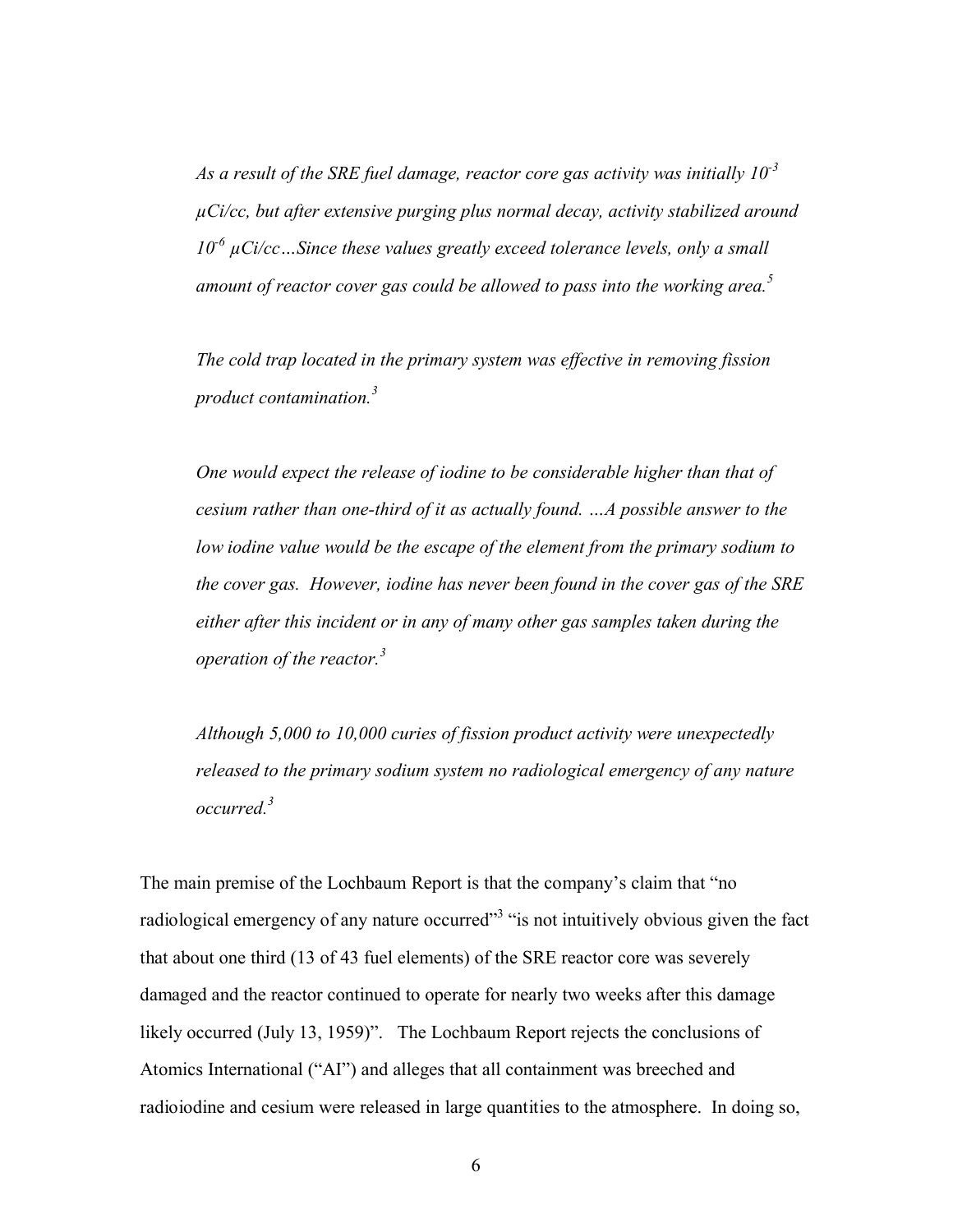Lochbaum describes two potential pathways to release radioactivity to the atmosphere. The pathways are through the radioactive gas storage tanks and the SRE building ventilation system. These proposed pathways are discussed below. Lochbaum also performs a "qualitative assessment," because he says that the available data does not permit a quantitative analysis.

To perform his qualitative assessment, Lochbaum says that he relies on information from fuel damage at the Enrico Fermi Atomic Power Station (or Fermi-1) in 1966 and from a literature search for experimental work/analyses. The Lochbaum Report ends with a conclusion that gives a lower and upper bounding condition for release for Cs-137 and I-131 as 0.3 to 30 percent and 3 to 30 percent, respectively. The bounding conditions are than attenuated by qualitative statements, noticeably without any data, that drive the lower bounding conditions and the upper bounding condition to "say 15 percent," as closer to the actual release fraction to the atmosphere.

### **Review and Evaluation of the Lochbaum Report.**

This review evaluates the Lochbaum Report by comparing its qualitative assessments against recent reports, the original AI reports, my experience working at the EBR-II reactor with failed fuel and related experiments, and the scientific literature dealing specifically with the behavior of iodine and cesium in these types of systems.

This report is divided into five sections. Section 1 describes a number of reactor components, systems, and facilities pertinent to this review and evaluation. Section 2 reviews and evaluates information in reports that are specific to the failure of the fuel in July 1959. Section 3 reviews the Lochbaum qualitative assessment with respect to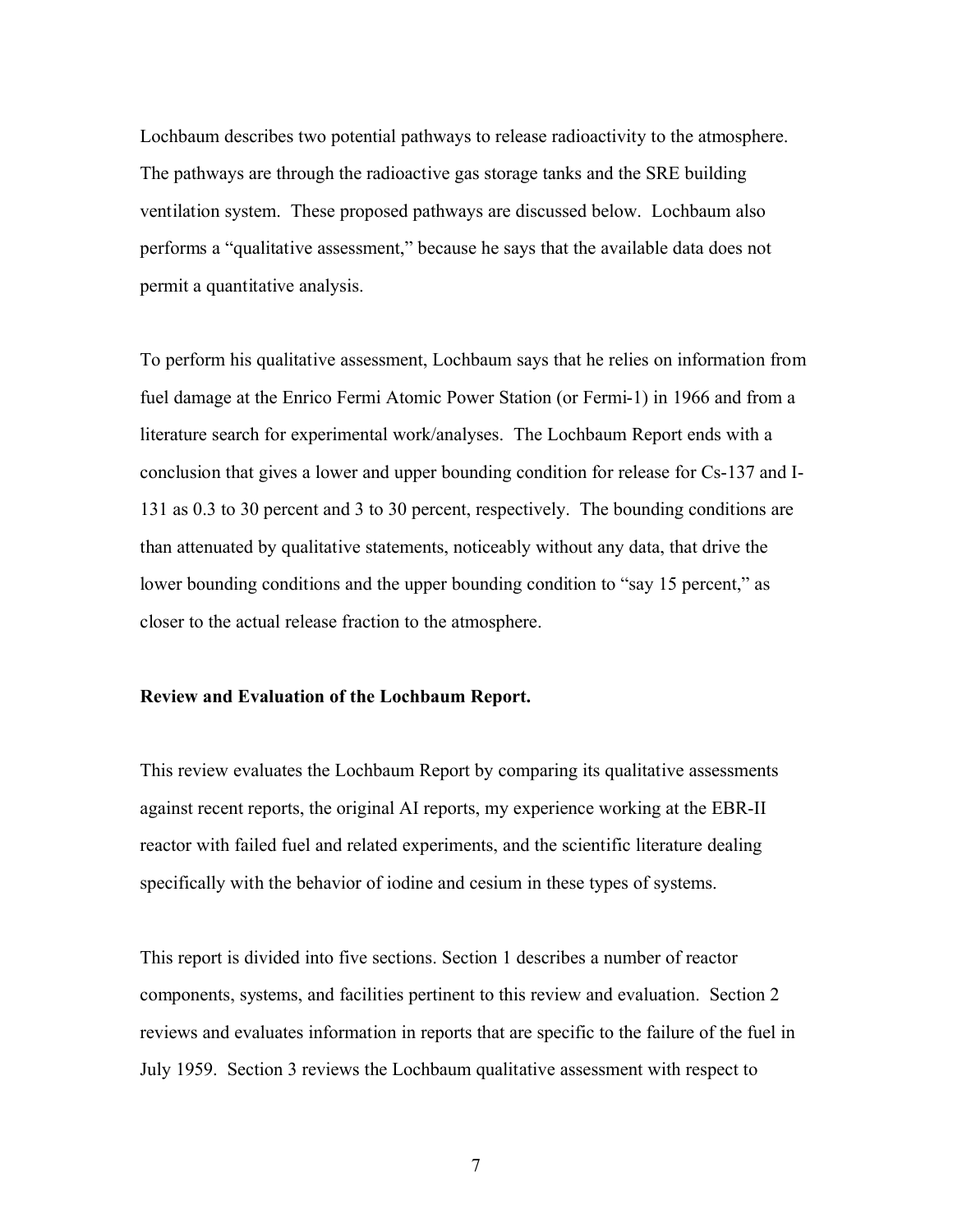radiological consequences. Section 4 reviews the Lochbaum section on release pathways. Section 5 reviews and evaluates the literature sited in the Lochbaum Report.

## **Section 1. Reactor components, systems, and facilities.**

A number of reactor components, systems, and facilities are pertinent to this review. A brief description of each is given below. Significantly more detailed descriptions can be found in the literature.

The SRE was a sodium-cooled, graphite-moderated reactor using slightly enriched metal fuel. The reactor was encased in a primary sodium core tank. During operation of the reactor, liquid sodium circulated throughout (and above) the reactor core, serving as a coolant. The coolant has some containment properties. Heat from the reactor core, 6 feet in diameter and 6 feet high, was removed by a primary sodium system (radioactive). Heat wash transferred a secondary sodium system (non-radioactive). Sodium entered above the core through double-walled pipes. The pipes delivered the sodium to a plenum chamber at the base of the tank where the sodium was discharged. Sodium flowed up through channels provided in the moderator assemblies, removing heat from the suspended fuel elements. Sodium from the core flowed into a 6-foot deep pool, then to outlet pipes leading to the main and auxiliary primary loops and intermediate heat exchangers. A secondary sodium system delivered the heat to a generator to produce electricity or to an airblast heat exchanger.

Helium was used as a "cover gas", to fill the space above the sodium pool over the reactor core and other areas containing sodium. Helium was chosen for the cover gas because it is very inert to chemical reactions and its insignificant activation in the presence of neutrons. Radioactive gas is stored in four shielded tanks of 2700 cubic foot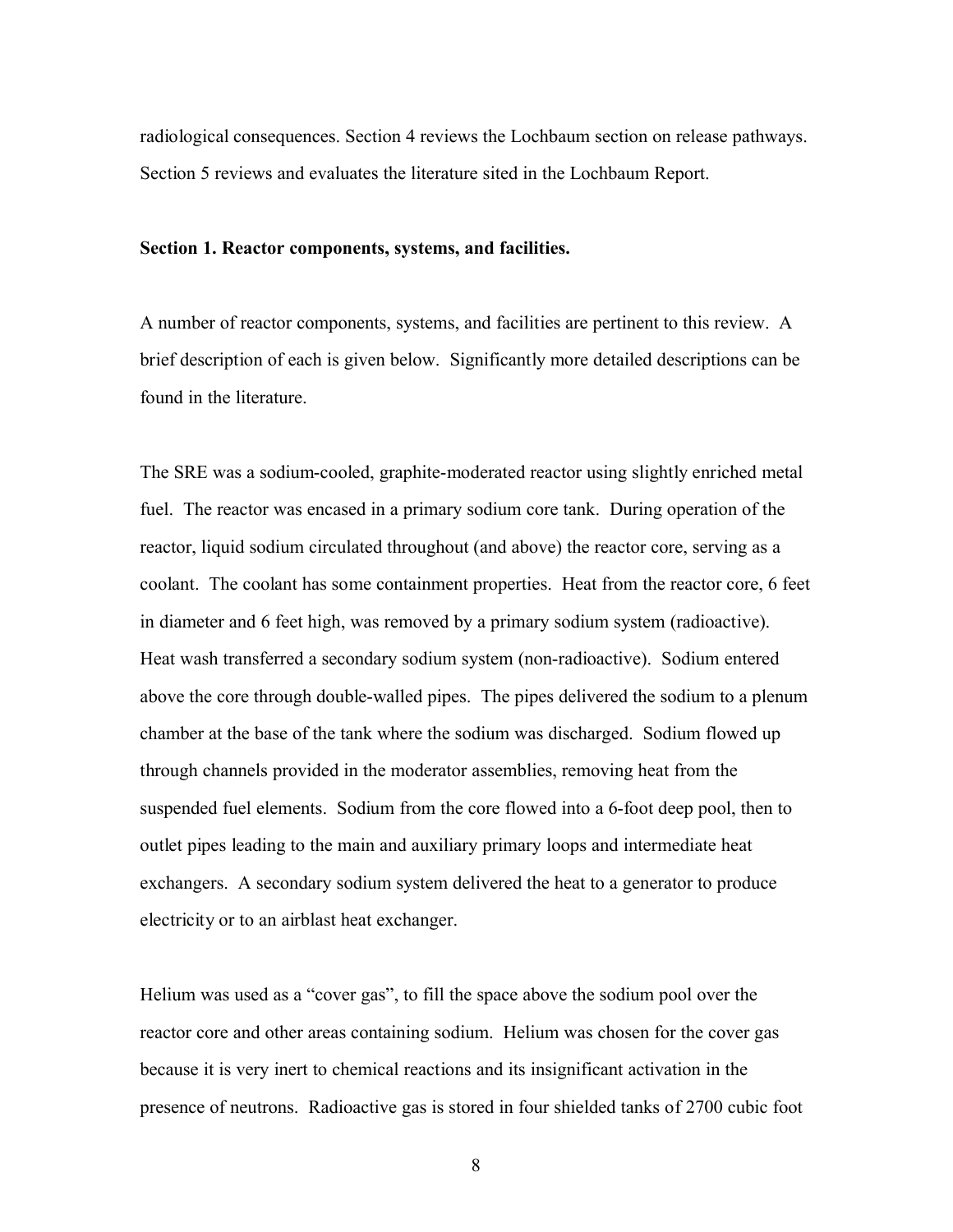capacity at 100 psig each, until the activity level decays to a level to vent, dilute, and discharge out the building stack. Gas bottles, piping, pumps, vapor traps, valves and relief values comprise the cover gas system.

Fuel and Moderator. The SRE standard fuel slugs were slightly enriched uranium metal, 0.75 inches in diameter and 6 inches long. Fuel rods were six feet long and were formed into a cluster of seven. Rods were fitted with a helical wire to prevent contact with each other and allow the flow of sodium coolant. Hexagonal graphite blocks were used to moderate and reflect neutrons.

Fuel Handling Machine. The fuel handling machine allowed access through the plugs in the shield to the fuel for removal and placement.

The High Bay Area was the interior of the building covering the reactor.

Gas storage tanks. The gas storage tanks were connected via piping, pumps, cold traps, values, etc., to allow radioactive gases to be collected from the facility for decay to acceptable limits, and then discharged by dilution through the stack.

Building 724. This building was known as the SRE Oil Cleaning Facility. This was a peripheral building used extensively to clean contaminated sodium from pipes and miscellaneous equipment.

#### **Section 2**. **Review and Evaluation of Run 14**.

In the section entitled "Run 14", Lochbaum summarizes the events found in AI reports for Run 14 to establish his point that "evidence clearly demonstrates that the first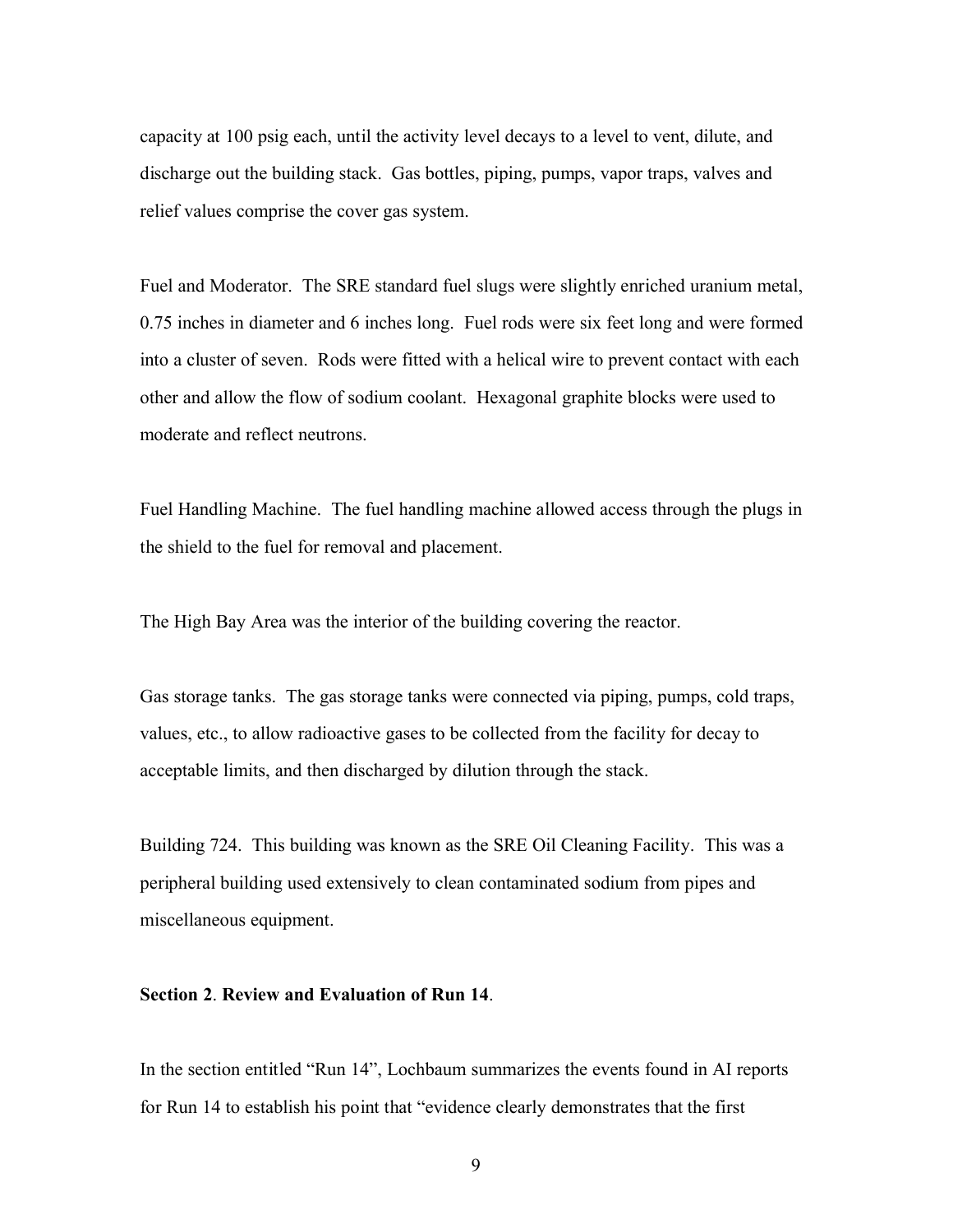containment barrier between fission products produced by nuclear fuel during reactor operations and the environment had been breached for 13 of the 43 fuel elements during run 14."

The Report discusses the recorded sodium outlet temperatures, moderator temperatures, reduced sodium flows, power transients, a July 24, 1959 attempt to dislodge foreign material suspected of restricting sodium coolant flow by "jiggling" elements, the tetralin leakage problem, and the July 26, 1959 discovery of the first damaged fuel element. This section of the report acknowledges what the AI reports show by stating "Varying degree of flow blockage accounted for the temperature differences measured at the outlet of the fuel channels. Flow blockage also accounted for the power transients experienced on July  $13^{th}$ ." Quoting directly from AI reports, this section also summarizes the post irradiation examination of the damaged fuel that lead to the fuel failure. In particular, the Lochbaum Report lists one mode of fuel failure: the formation of a low melting Fe-U eutectic caused the cladding to fail.

The Lochbaum Report does not mention a "jiggling" effort to improve coolant flow on July  $20<sup>th</sup>$ . Also, the Lochbaum Report does not discuss the mode of fuel failure due to thermal cycling through the uranium metal α and β phase transformation temperature, which results in the fuel expanding until cladding rupture. Nor is there any mention that the fuel was bonded to the cladding with NaK.

**2.1 "Jiggling"**. Lochbaum quotes from the AI report that "Between 0000 and 0800, on July 24, while jiggling elements in an attempt to dislodge foreign material and hence lower the fuel-channel outlet temperatures, it was noted that the elements in core channels 10,12,35, and 76 were stuck in place".<sup>1</sup> However, the very next sentence, not included in the Lochbaum Report, states that: "On the evening of July 22 when a similar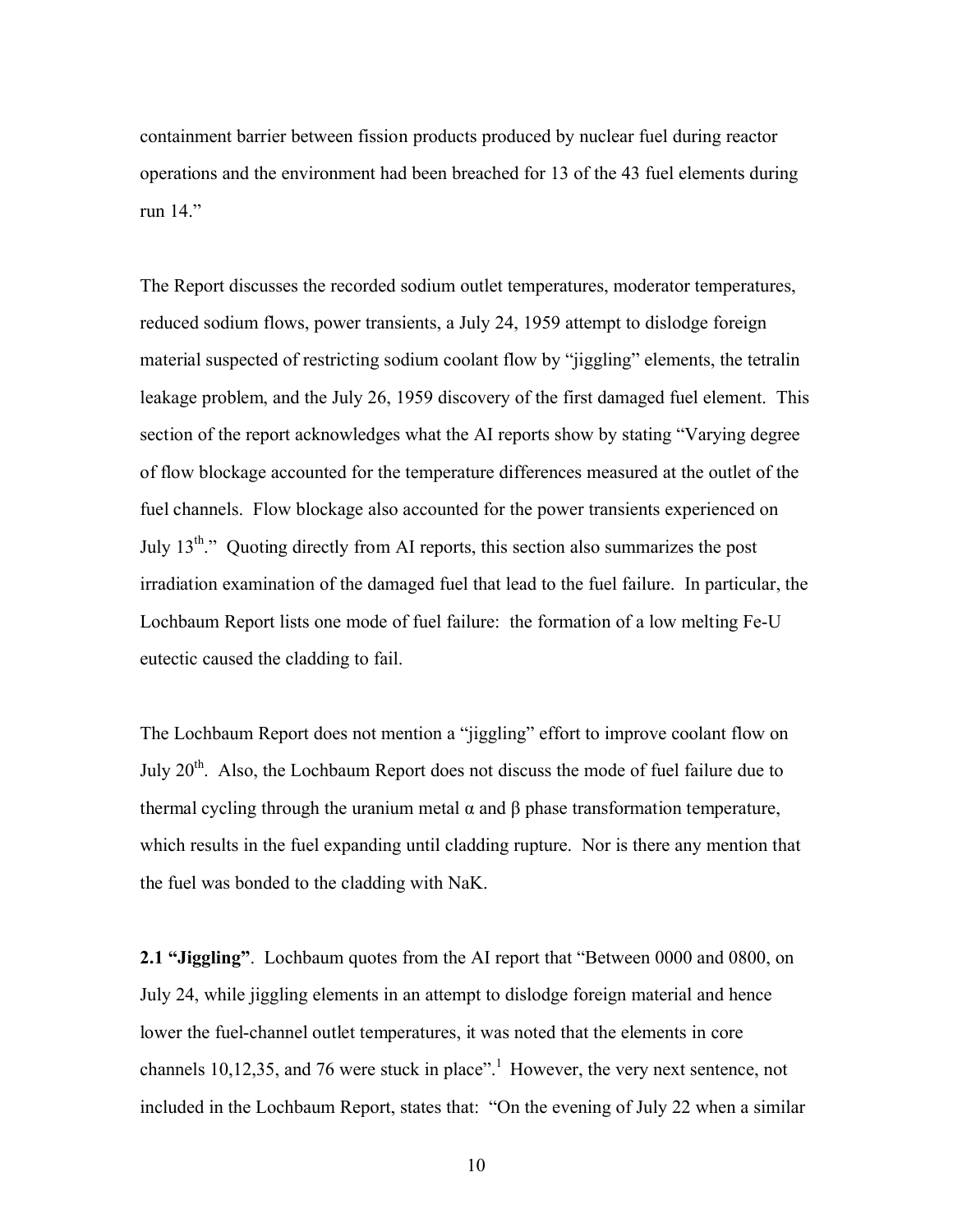operation had been performed, the element in core channel 10 was free". The AI report goes on to say: "On July  $26<sup>th</sup>$ , it was noted that the elements in channels 12 and 35 were no longer stuck. The element in channel 76 was somewhat freer than before, while the element in channel 10 was still stuck". While this information does not add much to what is already known about the SRE incident, when it is considered in the context of other available data, a somewhat different picture takes shape with respect to when the fuel failed. There is significance to the reported fact that the element in core channel 10 was determined to be free on July 22.

2.2 **Thermal Cycling.** The Lochbaum report ignores a second mode of fuel failure reported in AI report NAA-SR-4488 (suppl). Evidence of failure by thermal cycling and expansion was found in post-irradiation examination of the top section of element R-24. The AI report states: "The cladding was split…, and no evidence of Fe-U diffusion. Further evidence of thermal cycling is clearly demonstrated in Figure III-8 of the same report. The figure shows fuel temperature traces from 0800 hrs on 7-22-59 to 0800 hrs on 7-23-59 for failed element R-55. A close study of the figure shows repeated thermal cycling through the uranium metal α and β phase transformation (1220 ° F) from 1200 hrs on 7-22-59 through 7-23-59 at 0800hrs. A 5% anisotropic volume increase results during the change from the orthorhombic  $α$  phase to the tetragonal  $β$  phase and likely ruptured the cladding from swelling.<sup>8</sup> A third mechanism for cladding failure resulted from the NaK used to bond the fuel to the cladding. $8$  Christian, pointing out that NaK boils at 1445 º F, which is 176 degrees below the boiling point of sodium (1621º F), states the fact that as the temperature exceeds  $1445$  ° F, the vapor pressure of NaK increases exponentially. This would create large internal stresses on the cladding that could result in rupture well before the sodium in contact with the cladding began to boil.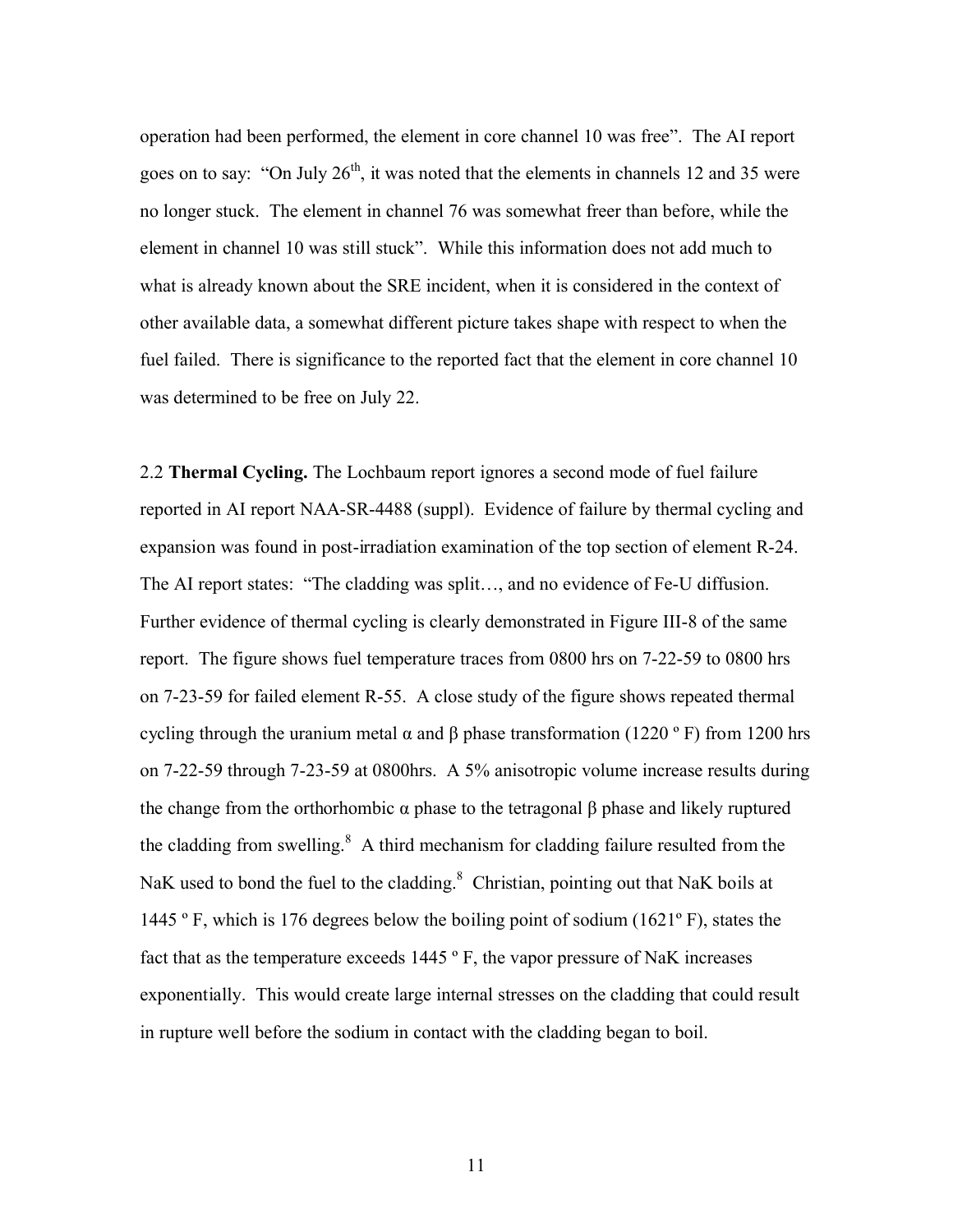This additional information, taken from the same AI reports referenced by Lochbaum, provides information helpful to understanding the incident. For instance, when the information is considered, the Lochbaum Report's reported failure date for all the fuel, July 13, is not so obvious. The Lochbaum Report does not consider that there is measurable and documented evidence that severe thermal cycling between July 22<sup>nd</sup> and July 23rd caused fuel rupturing. Additionally, there are the results from two recent exhaustive and detailed studies that discuss in detail the ratio of the Xe-133 to Kr-85 atom concentration found in a primary cover gas samples taken on August 2. When the omitted data is taken into account with the results of ratio of Xe-133 to Kr-85 determined in cover gas samples, it becomes very questionable that all the fuel failed on July 13, as the Lochbaum Report assumes. The experience of the element in core channel 10 does not contradict this. A detailed review of cover gas activities supports other evidence that all but one or two fuel assemblies failed around July  $23.^{8,9}$ 

**3.0 Radiological Consequences**. In this section, the Lochbaum Report challenges statements declaring that "no radiological hazard was present to the reactor environs"<sup>1,2</sup> by stating that "this conclusion is not intuitively obvious given that about one third (13 of 43 fuel elements) of the SRE reactor core was severally damaged and the reactor continued to operate for nearly two weeks after this damage likely occurred (July 13, 1959)." The Lochbaum Report gives a qualitative release fraction of 15% for iodine and cesium to the atmosphere in the conclusion. To arrive at this release fraction the report establishes a lower bound for each fission product. The lower bound for cesium takes the upper bound determined by the fact that 30% of the core was damaged. For cesium, the upper bound is attenuated by assuming that 10% of the cesium was released from the fuel to the primary sodium, and 10% was released from the primary sodium to the atmosphere  $(0.3 \times 0.1 \times 0.1) = 0.3$ . The lower bound for iodine was estimated by taking the upper bound, 30%, and attenuating that number by assuming 10% of the iodine was released from the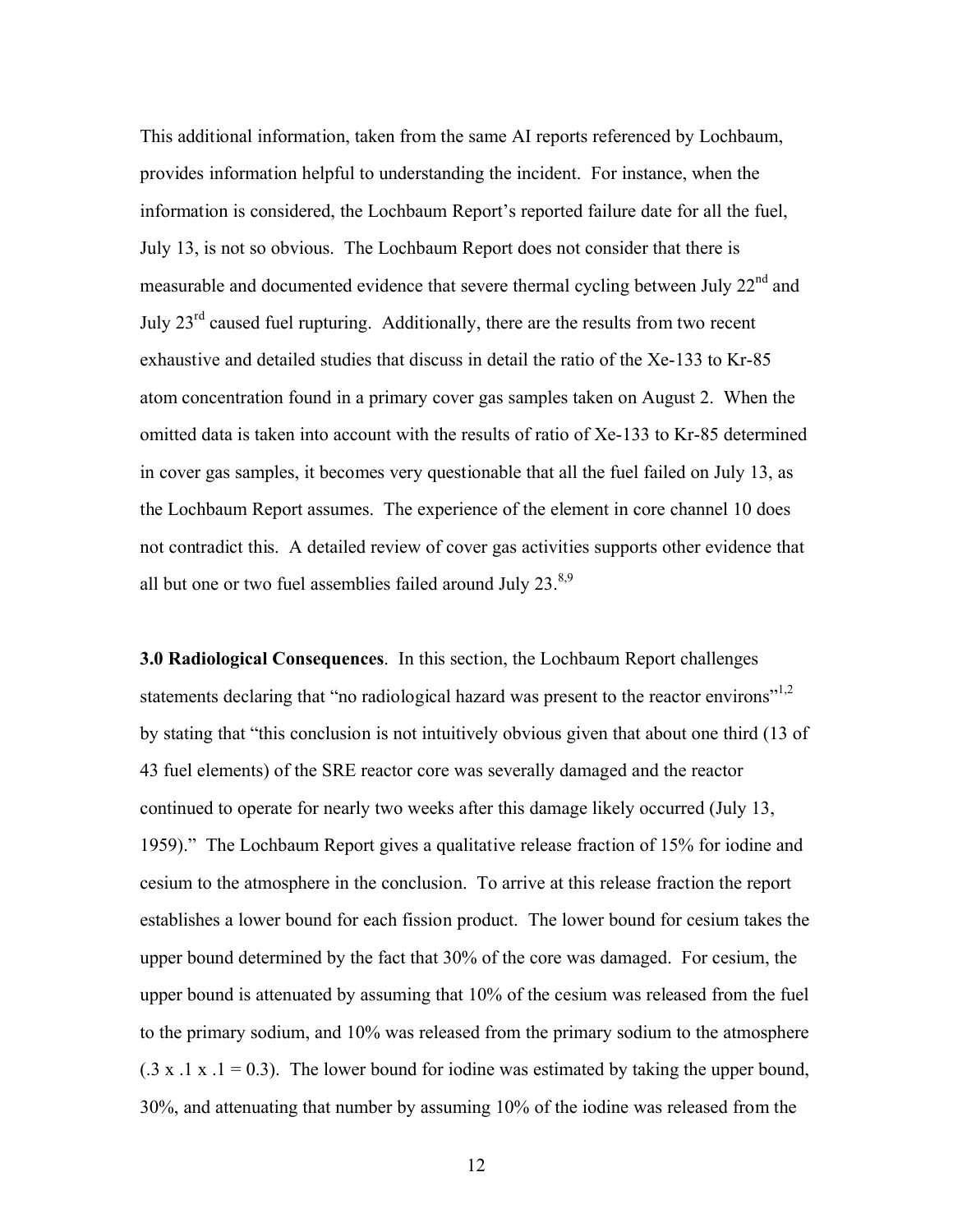fuel to the primary sodium and that 100 percent of the iodine in the primary sodium was released to the environment (.3 x .1 x 1 = 3). The known and reliable data for release of fission products from metal reactor fuel to the primary sodium and from the sodium cover gas is discussed below.

**3.1 Release of Fission Products from Metallic Fuel.** The Lochbaum Report's assumed release fraction for iodine and cesium of 10 percent is taken from a paper by Cho et. al. This report is a safety study for a sodium cooled metal-fueled reactor in conceptual design. There are no data, only assumptions for a source term for a sodium fire. Fortunately, there are data for the release of fission products from metal reactor fuel. One very important fact is that SRE was fueled with metal uranium, as opposed to uranium oxide fuels used in commercial nuclear power plants. Fission product chemistry in metal fuels is very different than fission product chemistry in oxide fuels. Experimental data and thermodynamic considerations show that fission iodine forms metal iodides in uranium metal fuels such as  $UI<sub>3</sub>$  and CsI, as opposed to oxide fuels where iodine can be shown to exist as  $I_2$  and cesium forms binary compounds.<sup>8</sup> UI<sub>3</sub> and CsI salts are not volatile. Calculations show that the vapor pressures of  $UI<sub>3</sub>$  and CsI at the temperature of the sodium pool of SRE, 542 °F, are 9.4 x  $10^{-21}$  and 3.1 x  $10^{-11}$ atmospheres respectively. The vapor pressure of  $I_2$  at the same temperature is 66 atmospheres. To draw a comparison to a very similar but more familiar salt, the vapor pressure of table salt, NaCl, is  $3.6 \times 10^{-14}$  atmospheres. Additionally, experiments conducted at Argonne National Laboratory show that fission gas is not released until the fuel swells to volumes corresponding to 1 atom percent burnup. SRE fuel burnup was a factor of 10 lower or about  $0.1\%$ .<sup>8,9</sup> Experiments performed by this author show that iodine is quantitatively retained in the fuel at 4.2 atom percent burnup. With respect to cesium, elemental uranium atoms surround elemental cesium atoms born in the metal.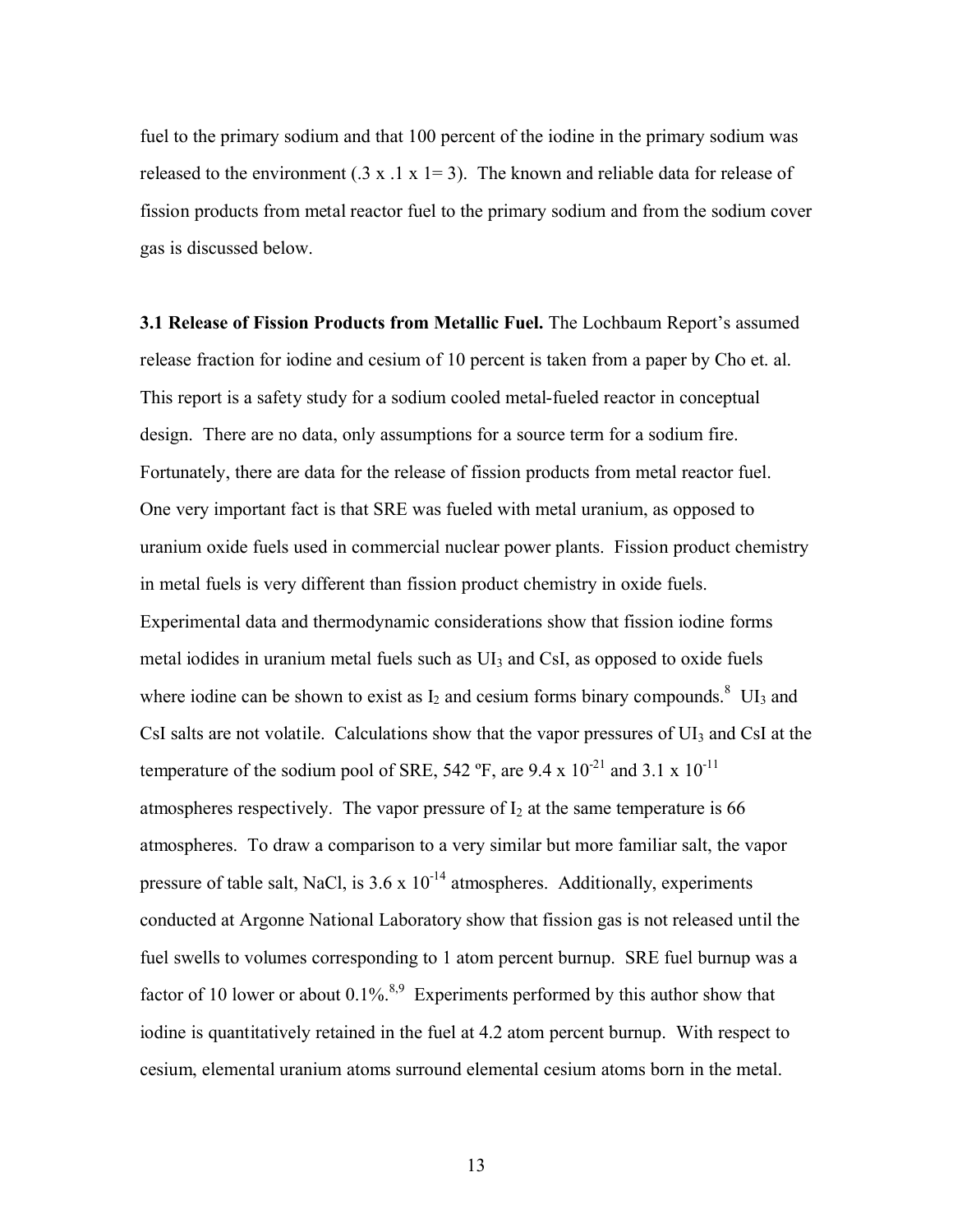Cesium atoms contacting iodine in this environment will form CsI. Other cesium atoms will remain as elemental cesium under the strong reducing environment.

Numerous experiments have been conducted to study the release of fission products from uranium metal fuel under high-temperature conditions. $8$  Results of the experiments show that fission products are not appreciably released from the metal until melting occurs. This is important because it has been shown that the metal fuel in SRE did not melt and the release of fission products resulted from uranium metal that formed the uranium-iron eutectic.<sup>8</sup> Release from the uranium metal forming the eutectic is also true for noble gas fission products.

In summary, fission iodine forms non-volatile salts in uranium metal fuel. Cesium atoms contacting iodine atoms will form non-volatile cesium iodide or remain in the uranium matrix as elemental cesium. The 10 percent release fraction assumed in the Lochbaum report fails to take this information into account. The release fractions reported by Daniel<sup>9</sup> and Christian<sup>8</sup> are much more reasonable with this body of knowledge taken into account.

**3.2 Release from the primary coolant to the cover gas.** Release fractions of 0.1 and 1.0 are used to estimate the fraction of cesium and iodine, respectively, released from the coolant to the environment. The Lochbaum Report apparently assumes that cesium is released as a volatile gas and removed by cold vapor traps and filters, and iodine is released as a gas and escapes to the environment unimpeded. The Lochbaum Report does not give any consideration to the fact that the SRE reactor core was contained in a sodium coolant system that contained 2.55 x  $10^4$  kg of sodium, and the pool of sodium directly over the core was 6 feet thick. For iodine to escape from the fuel through the sodium, it would have to pass either as elemental  $I_2$  or sodium iodide, and make its way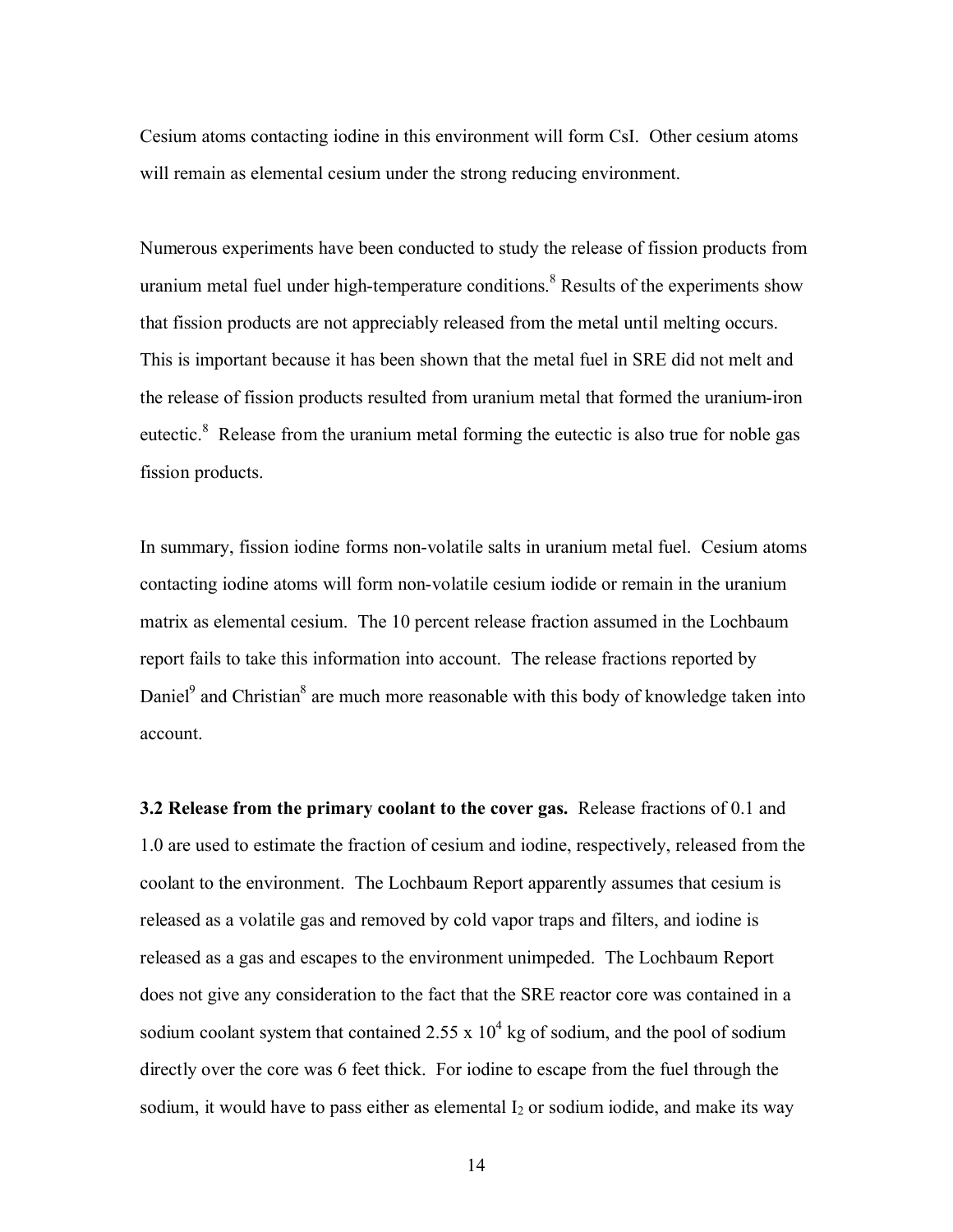from the fuel failure site up through the remainder of the core and then through 6 feet of molten sodium. First of all, iodine is formed in the fuel as a metal iodide and when released to the fuel it is released a salt, NaI. As discussed below, the vapor pressure of sodium iodide is extremely low. Even if NaI escaped from the sodium, it would quickly deposit on cooler surfaces within the reactor. If gas  $(I_2)$  was released (it was not), it would react immediately with the bond NaK, and with coolant sodium to from NaI and KI. If gas  $(I_2)$  was released in bubbles and rose to the surface, experiments show that the bubbles would collapse and elemental iodine would form NaI. If iodine escaped as a gas into the cover gas, it would react immediately with sodium vapor to form NaI. The vapor pressure of NaI at 542ºF, the temperature of the surface of the coolant sodium in SRE, is calculated to be  $1.2 \times 10^{-11}$  atmospheres. In other words, iodine was not released from the sodium as a gas and if it was, which it was not, it would have reacted immediately with sodium atoms in the cover gas to form NaI. The Lochbaum reported release fraction of 1.0 for iodine from the coolant to the environment did not take into account the chemistry of iodine in the fuel and the sodium and the physical properties of NaI.

The release fraction of cesium to the cover gas assumed by Lochbaum report was 0.1. Cesium, a group 1 metal, is soluble and is released into the sodium as elemental cesium or CsI. If released as CsI, the salt will react with the sodium to form elemental cesium and NaI. Using Raoult's law, and the conditions of SRE at the time the fuel damage, the fraction of cesium from 13 failed fuel elements in the cover gas can be calculated. The inventory of cesium in the failed fuel was calculated to be  $0.4109$  g-atoms.<sup>8</sup> Assuming that all of the cesium was released to sodium, the mole fraction of cesium in sodium is calculated to be 4.2 x  $10^{-7}$ . Using Raoult's law and the vapor pressure for cesium at 573 <sup>o</sup>K (573 <sup>o</sup>F) obtains the partial pressure of cesium in the cover gas or 1 x 10<sup>-9</sup> atmospheres. Applying the ideal gas law, one obtains the g-atoms of cesium in the cover gas to be 1.3 x  $10^{-7}$  g-atoms. The resulting fraction of cesium in the cover gas is obtained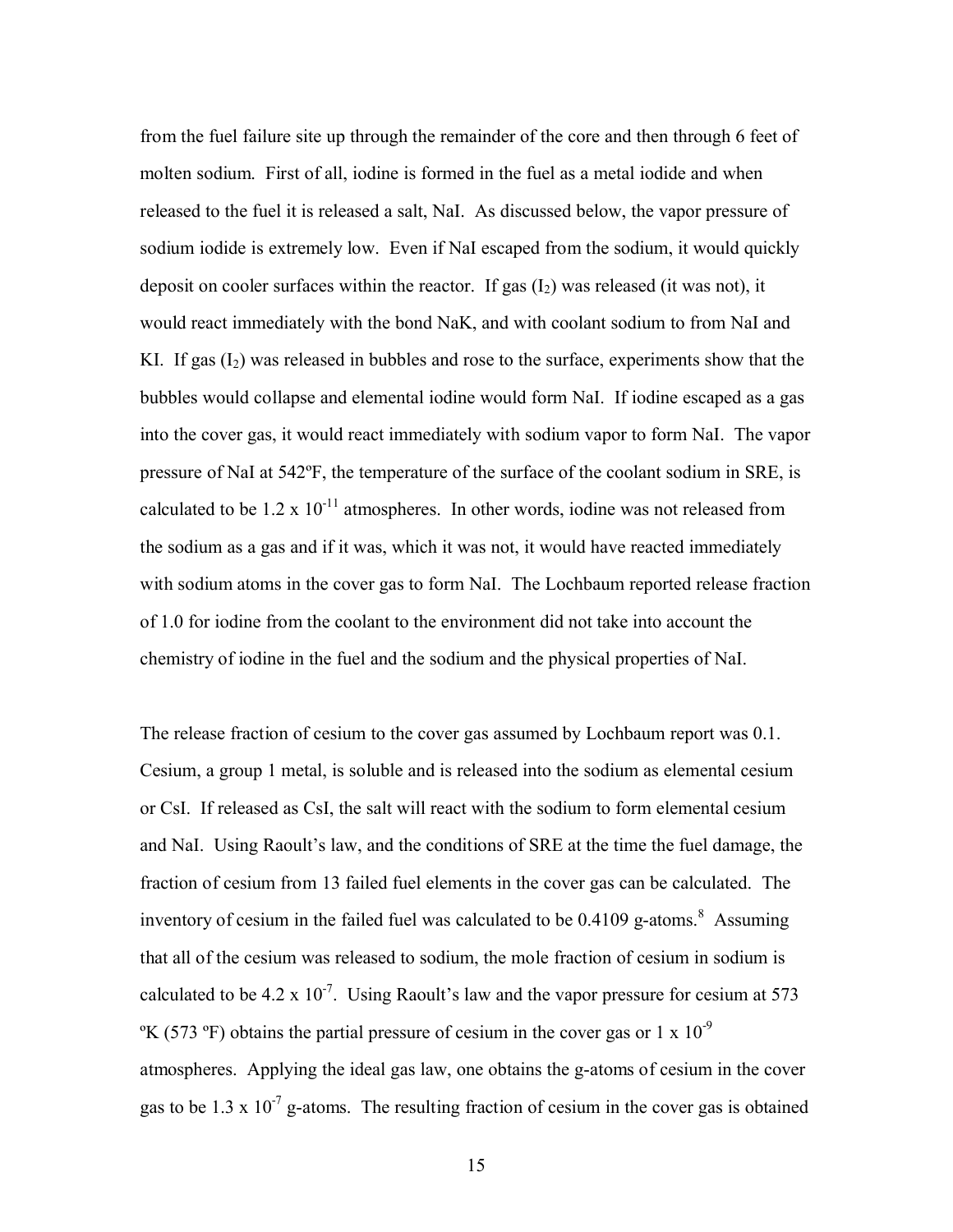by dividing 1.3 x  $10^{-7}$  g-atoms of cesium in the cover gas by 0.4109 g-atoms. This operation obtains a percent release fraction of  $3.5 \times 10^{-5}$ . This calculated release fraction is insignificant, and supports the conclusion that cesium did not escape from the cover gas. The Lochbaum Report fails to take any of these facts into account.

**3.3 Experience at EBR-II.** As an analytical chemist I am concerned with things like representative samples, valid procedures, analytical instrumentation, calibration, standards, accuracy and precision, quality assurance, etc. At EBR-II, the analytical chemistry section was responsible for analytical chemistry for the entire site. I have personally analyzed or I have had responsible for the analysis of EBR-II cover gas and coolant sodium, fuel processing, and spent fuel samples. One gains insight from these experiences. It is my experience that I-131 has not been detected in EBR-II cover gas. It is my experience that iodine has been detected in the primary sodium near the detection limit of procedures used to make the determination. The literature shows that this experience is not unique to EBR-II. This is also the experience of SRE, FERMI, and BR- $5^{10}$ 

During operation of the EBR-II, cover gas samples were taken up to three times daily during normal operations and during failed fuel events. These samples were counted on multi-channel analyzers for activity. Activities identified and quantified were X-133, X-135, Kr-85, and Ar-41. Iodine was not detected in cover gas samples during normal operations or during failed fuel events. Iodine, if present in the cover gas, would have been detected by this method. To further increase detection limits a special 8.8 liter sampler was designed to analyze cover gas. Iodine was not detected by this method.

Based on failed fuel experience, a method was developed to identify subassemblies containing failed fuel. In this technique, called "Xenon Tagging", xenon of different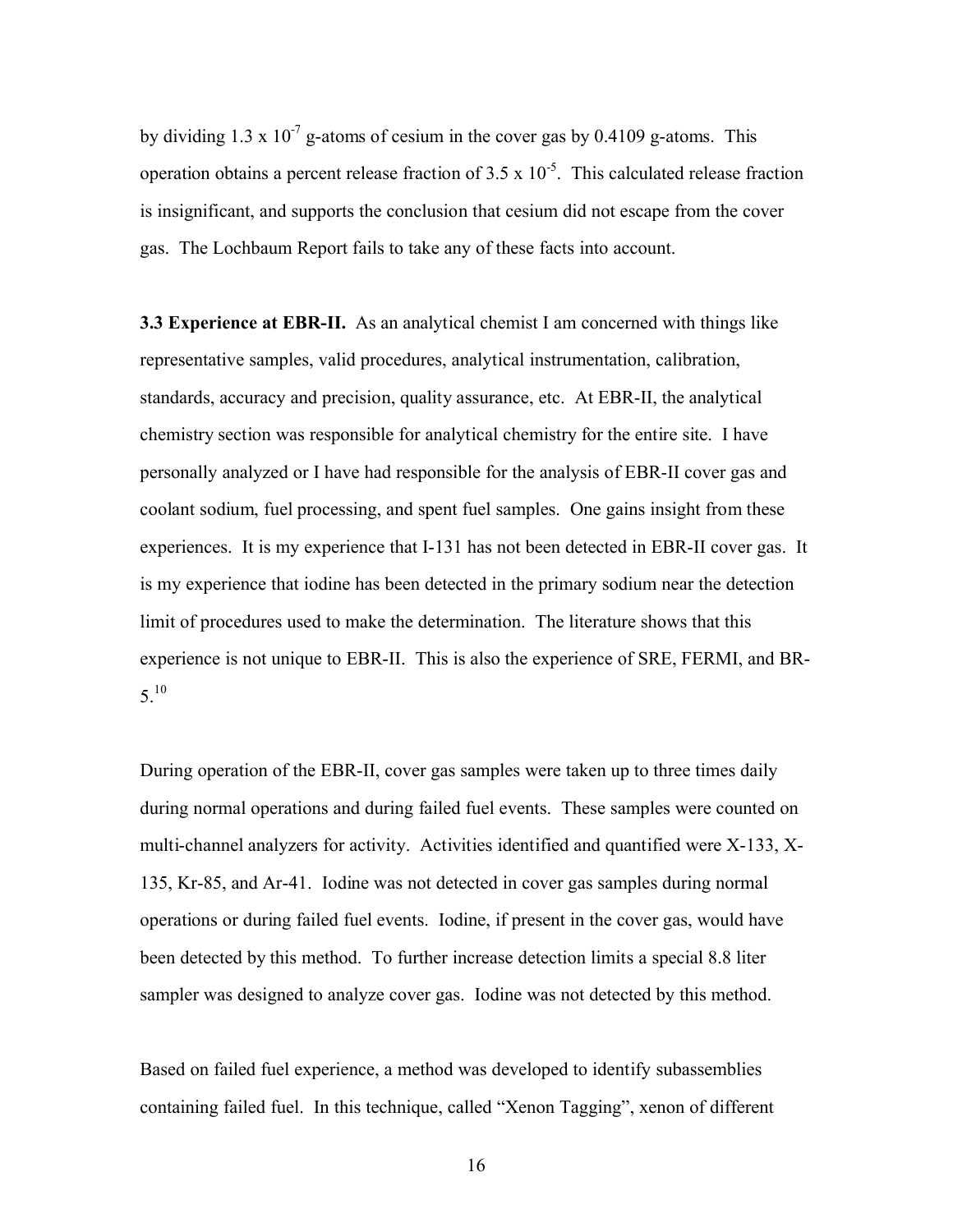isotopic enrichments is encapsulated with the fuel and bond sodium. The concept being when the fuel failed encapsulated xenon tag gas was discharged to the cover gas along with the noble gas fission products. A representative cover gas sample was collected in a charcoal trap cooled to  $-78$  °C. Collection started as soon as possible after monitoring systems detected the possibility of failed fuel. The collected gas was processed to separate the noble gas fission products and tag gas from argon. The isotopic ratios were determined by mass spectroscopy. The ratios were than compared against the isotopic ratios of xenon encapsulated in fuel elements. A match of isotopic ratios identified the failed fuel. Eventually, an automated system for cover gas collection and analysis was built into a system designed to reduce, cryogenically, fission gas activity in the cover gas system. This sampling and analysis system was activated at the first evidence of failed fuel. Iodine was not detected in samples of EBR-II cover gas taken to identify failed fuel. If it were present, iodine would have been detected and measured.

It is not surprising from an analytical chemist understanding that iodine in a liquid metal cooled reactor, such as the SRE, will not migrate to the cover gas. Chemistry says that it will not be there. Sodium is a very electropositive element and iodine is a very electronegative element. Thus, these elements are extremely attracted to each other. When they do collide, they form NaI. The melting point of NaI is 661 °C (1222°F) and the boiling point is 1304ºC (2379ºF). Once formed in the sodium, NaI will not escape in any measurable quantities. It is extremely difficult for  $I_2$  to exist in the environment of a sodium-cooled reactor, under the conditions experienced by SRE, EBR-II and BR-5. Physical chemists and metallurgists have studied this very closely and have published extensively on the subject. The report by Dr. Jerry Christian is an excellent review of radio-iodine behavior in metal fuels and sodium coolant including references to the literature.<sup>8</sup> The Lochbaum Report ignores the scientific fact that elemental iodine, if it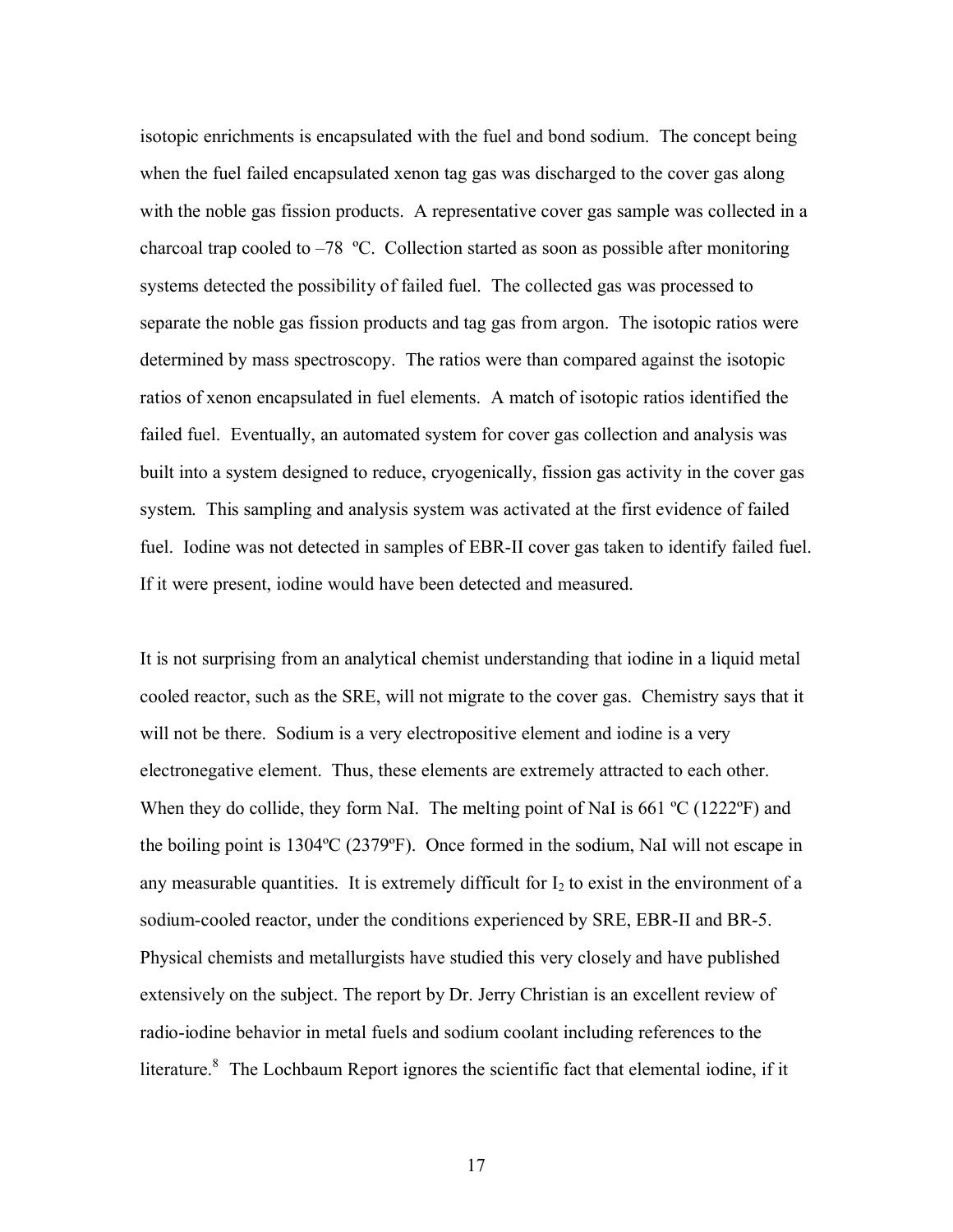were released into the sodium coolant, would bond with the sodium to form NaI, preventing its release to the cover gas.

**3.4 Details with respect to a "large amount of activity".** Inferences that large amounts of radioactivity was discharged to the sodium coolant without talking about the quality of the fission products make the statement less meaningful. A discussion of measurable and verifiable quantitative data with respect to the chemical and physical properties of the individual fission products, the well known specific activities of individual radio-isotopes which tells something about the age of the 5,000 to 10,000 curies, the chemistry of the reactor environment, and the chemistry of metal fuels would be very helpful. It must be remembered that fission products are elements with a location clearly defined in the Periodic Table of the Elements. They have an atomic number, an electronic structure, oxidation states, a density, a diameter, etc. All of these must be taken into account when describing the environment into which they were born. In this case, a uranium metal fuel bonded to cladding with NaK. As an example, one could consider the age of the fission products. Radioactive fission products decay at a specific rate, known as their half-life. If a radioisotope has a half-life of 2 hours and there are 100 atoms, in 2 hours 50 atoms will have decayed to another element. In the case of the 5,000 to 10,000 curies reportedly discharged to the primary sodium, 80 % had a half-life of less than 1 day.<sup>11</sup> Half-life of some fission products and their specific activities demonstrate the point:

| Radioisotope | Half-life    | Specific Activities, Ci/g |
|--------------|--------------|---------------------------|
| $Xe-133$     | 5.243 days   | $1.87 \times 10^5$        |
| $Xe-135$     | 9.1 hours    | $2.55 \times 10^6$        |
| Xe-137       | 3.82 minutes | $3.59 \times 10^8$        |
| $Xe-138$     | 14.1 minutes | $9.67 \times 10^{7}$      |
| $I-131$      | 8.0207 days  | $1.24 \times 10^5$        |
| $I-132$      | 2.87 hours   | $1.0 \times 10^{7}$       |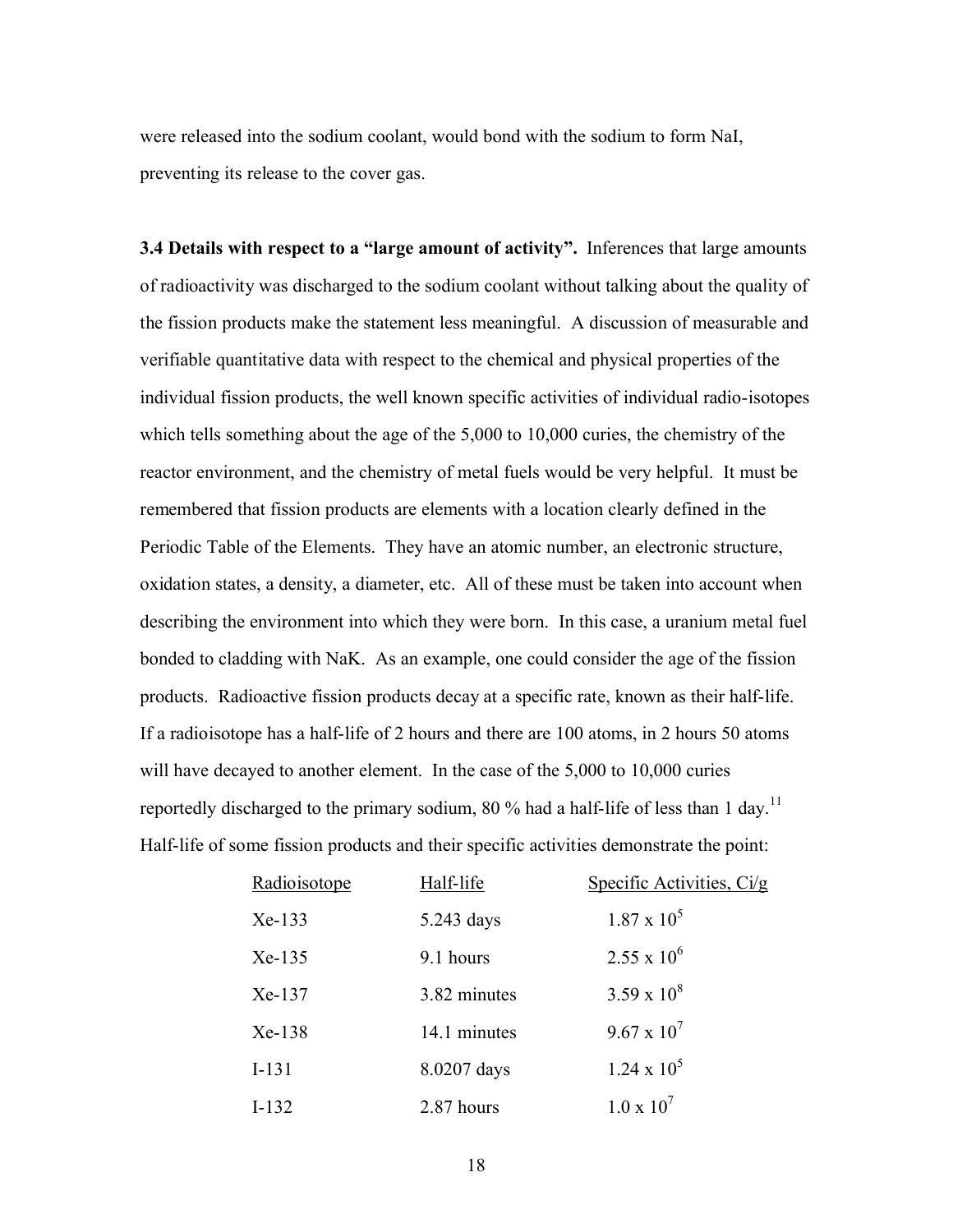| $Kr-95$ | $10.76$ years | $3.92 \times 10^{2}$ |
|---------|---------------|----------------------|
| Kr-87   | 1.2 hours     | $2.83 \times 10^{7}$ |
| Kr-88   | 2.84 hours    | $1.25 \times 10^{7}$ |

The Lochbaum Report does not apply this body of scientific knowledge. The only qualification provided in the report with respect to the activity estimated to be released is footnote 29 at the bottom of the page 8. With this footnote, Lochbaum states "that the reference of 5,000 to 10,000 curies does not represent or imply endorsement of this range as the true amount of fission products released to the primary sodium coolant. It merely indicates agreement that a release occurred – not the magnitude of that release". Interestingly, Lochbaum later suggests that there were far more fission products released into the SRE sodium. He lists differences in radiation readings made at Fermi vs. SRE, and the high Na-24 activity preventing the taking of a sodium sample until August 2. This will be evaluated in the next section.

**3.5 Reactor Operation Details**. Nine quotes from AI reports beginning on the bottom of page 5 and continuing through to the top of page 7 describe activities on July 12, 1959. The third bulleted quote summarizes events between 1530 and 2057 on the same date. The events include high bay air monitor activities at 1530 hrs and subsequent attempts to lower the activity by reducing cover gas pressure, radiation survey showing excessive activity (500 mr/hr) over a sodium level coil thimble probe located over core channel 7, activity (160,000 cpm) on a filter paper from an air monitor sample, activity and the activity decay rate for a air sample  $(3 \times 10^{-7} \mu C i/cm^3$  after 15 min. and 4.5 x  $10^{-8} \mu C i/cm^3$ after 90 min.), and a "sharp increase in stack activity  $(1.5 \times 10^{-4} \mu C i/cm^3)$  at 1700 returning to normal by 2200. Activity over core channel 7 measured at 25 R/hr at 1700, decision to shut the reactor down and replace the thimble with a standard plug, initiate reduction in power at 1730, and finally by 2057 the reactor was shutdown, the drive units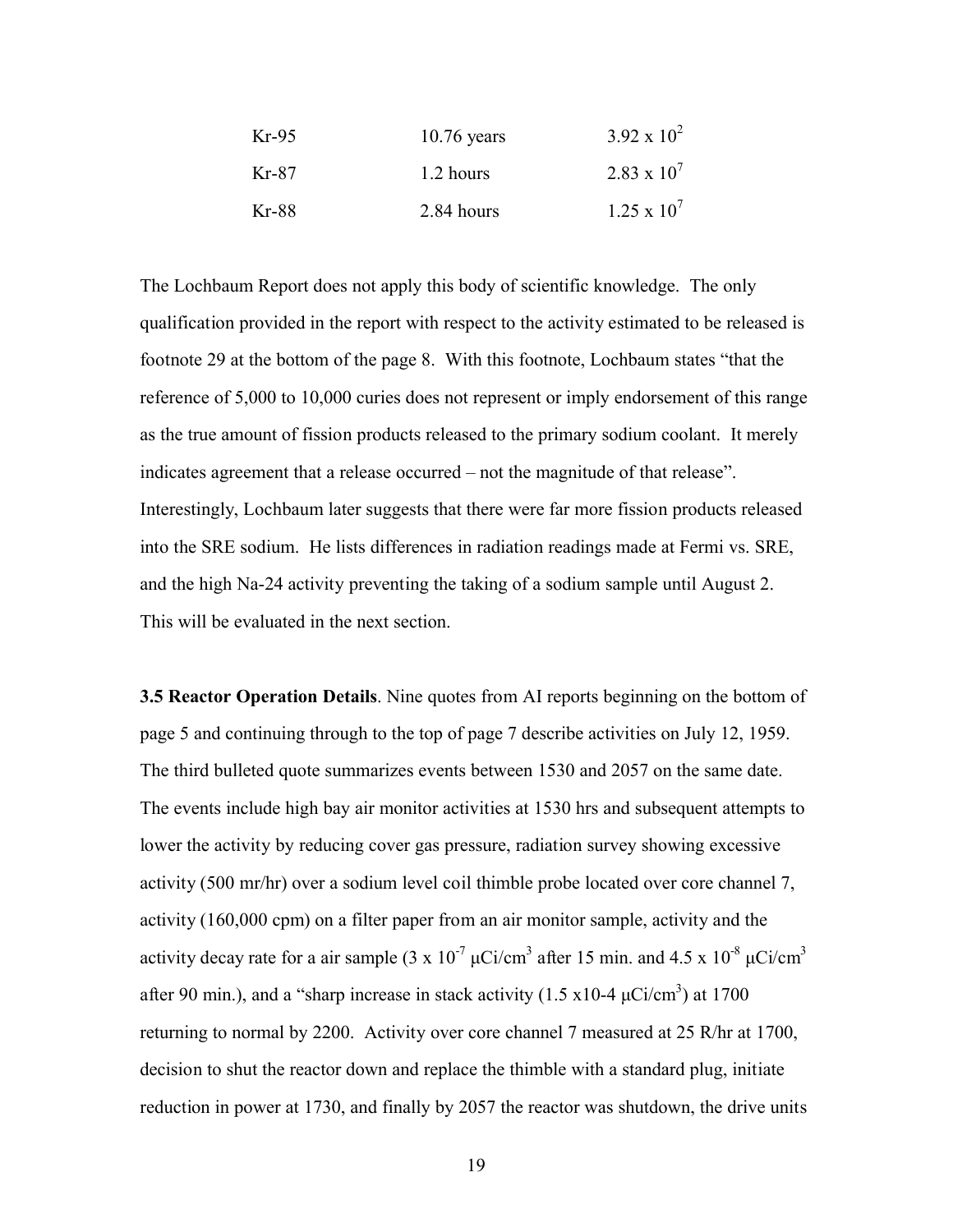removed, and the cask placed in operation. John A. Daniel, in his report "Investigation of Release From Santa Susana Sodium Reactor Experiment in July, 1959", goes into great detail to analyze the radiation and activity measurements, cover gas pressure adjustments, leak repair activities, and events surrounding the fuel handling cask ("FHC").<sup>9</sup> For instance, the sharp increase in the stack monitor activity coincided with the venting of the FHC during operations to replace the sodium instrument thimble with a standard plug. The fact that the high bay activity (3 x  $10^{-7} \mu$ Ci/cm<sup>3</sup> after 15 minutes decay and 4.5 x  $10^{-8}$  $\mu$ Ci/cm<sup>3</sup> after 90 minutes of day) showed a very fast decay rate suggests short-lived noble gas fission products were present. As noted above, some of the noble gas fission products have a very short half-life. Further details describing these events can be found in the Daniel report.

At end of this section, Lochbaum concludes that the first condition necessary to release of activity to the atmosphere – damaged fuel -- was met in the SRE incident. Lochbaum then identifies the ventilation system that handled the SRE building and the system used to vent gases from the reactor. This section of the report would be more helpful and understandable if it included measurable and verifiable quantitative data with respect to the chemical and physical properties of the individual fission products, sodium chemistry, the well-known specific activities of individual radioisotopes (which would tell something about the age of the 5,000 to 10,000 curies released to the sodium), the chemistry of the reactor environment, and the chemistry of metal fuels. When all available information is taken into account with the data found in the AI reports, a reasonable timeline of known events takes shape. The Lochbaum Report section, Radiological Consequences, is very limited in its use of the available body of knowledge.

**Section 4. System for Processing and Releasing Radioactive Gases**. The first part of this section uses AI reports to show that radioactivity was released to the cover gas, the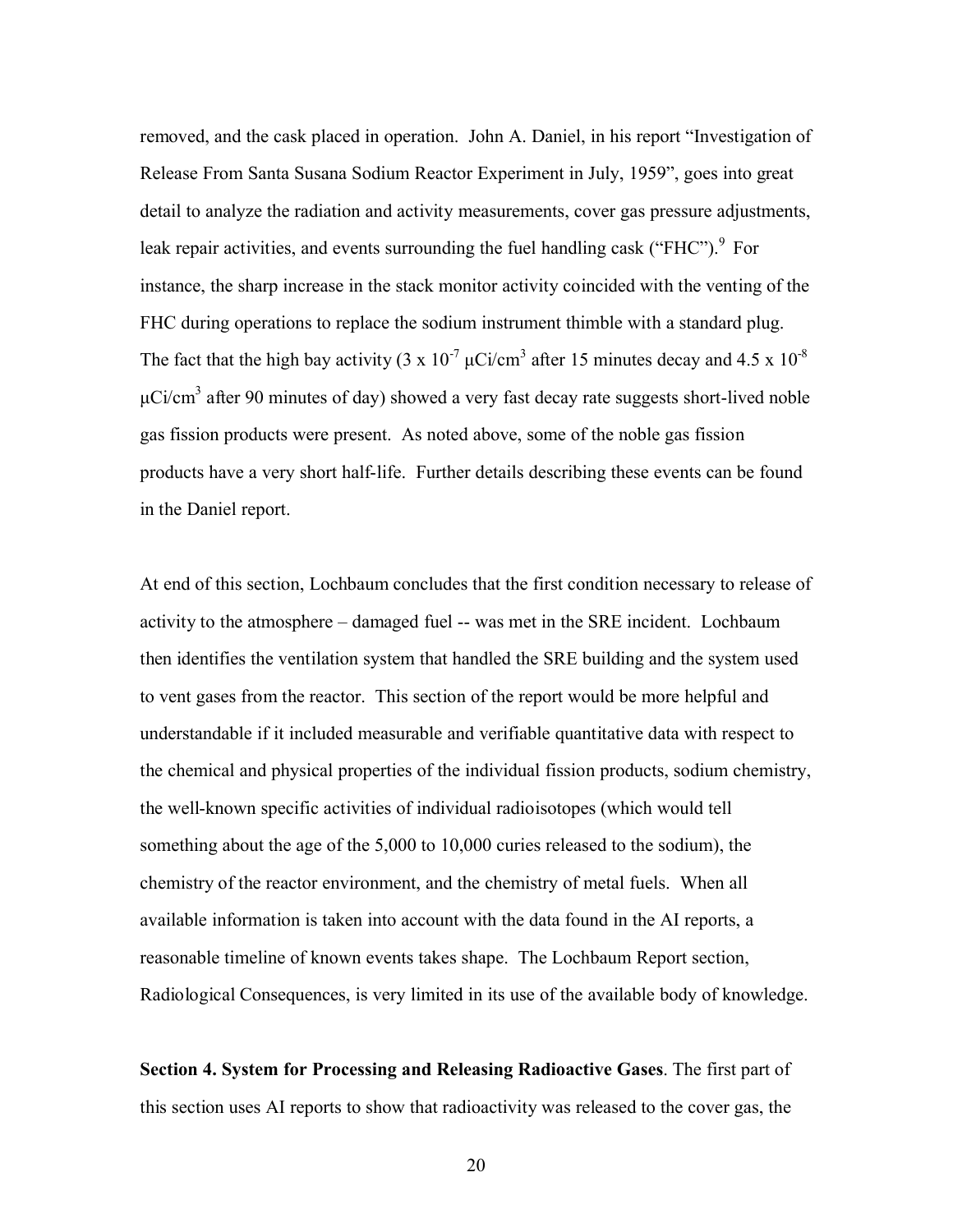shielded gas decay tanks, and to the high bay area. To document these facts, Lochbaum refers to the AI reports regarding counting rates, counts per min.  $(x 10^3)$  on filters from continuous air monitors, the history of reactor cover gas activity in  $\mu$ Ci/cm<sup>3</sup>, and activities in  $\mu$ Ci/cm<sup>3</sup> in the gas decay tanks. Regarding the gas decay tanks, he says: "Unfortunately, no data was found in the documents reviewed regarding the number of (or absence of) discharges from the gaseous storage tanks following the July  $13<sup>th</sup>$  event. But this data is available, in a November 20, 1959 inter-office report that lists dates, release rates, and the total activity for each day.<sup>13</sup> For the high bay area, the Report says: "Once again, it is impossible to confirm or refute the assertion that "no radiological hazard was present to the reactor environs" via the SRE building ventilation exhaust pathway. Finally, the Report claims "The scant, disconnected data prevents a quantitative assessment of the radioactivity released to the atmosphere following extensive fuel damage experienced during SRE run 14. The data show that large amounts of radioactivity released from the damaged fuel elements reached (a) the helium cover gas above the reactor pool, (b) the high bay area, and (c) the gaseous storage tanks." These statements are addressed below.

**4.1 Scant and Disconnected Data**. I do not agree with the Lochbaum Report's conclusion that there is scant and disconnected data regarding the release of radioactivity in the SRE incident. Since 1959, there has been extensive growth in the knowledge of sodium-cooled, metal-fueled reactors. This sense of the growth of knowledge is touched upon in the exhaustive and detailed studies of the SRE failed fuel event by Christian and Daniel. In their studies, they have included information about sodium-cooled, metalfueled reactors available in the open literature, but that literature is not discussed at all in the Lochbaum Report. When this information is combined with their detailed review of the events surrounding the SRE fuel failure, they have uncovered ample data to support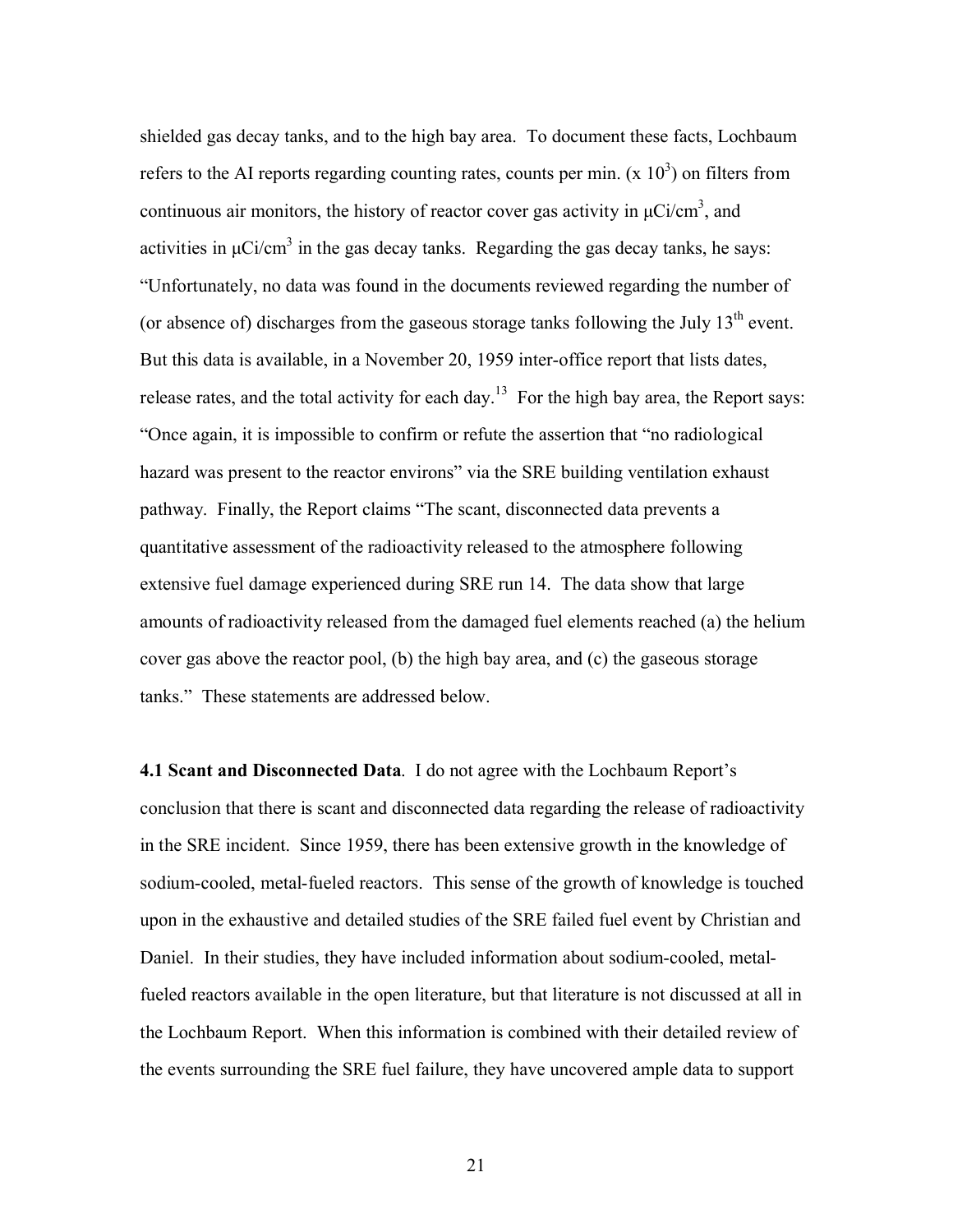derived release fractions not too different from those derived and reported by AI, and certainly far more reasonable than the 15% release fraction given in the Lochbaum report.

**4.2 Activity in the Cover Gas.** The Lochbaum Report states that large amounts of activity reached the cover gas. Questions that beg answering are: How much is a large amount and which fission products define the source of activity? The Lochbaum Report does not attempt to give an answer, but states that the activity level in the cover gas increased by a factor of "one million" between samples taken on June 20, 1959 and August 1, 1959. A study of Table IV-C-8 found in Reference 1 titled, "Activity History of the Reactor Cover Gas," show that on June 20, the activity was reported a 3.8 x  $10^{-5}$ μCi/cm<sup>3</sup> and on August 1 the activity of the cover gas was reported as 5.5 μCi/cm<sup>3</sup>. The ratio 5.5/3.8 x  $10^{-5}$  appears closer to 145,000. So whatever "large amount" means in the Lochbaum Report, it is now about a factor of seven less at least according to the table. And from information reported earlier, 80% of the activity had a half-life of less than 1 day.

Additional information is available to help understand how large is large. Daniel and Christian provide detailed information with respect their review of the literature on fission product behavior in sodium and NaK bonded metal fuels and sodium coolant. In their reports, they describe in detail the inventory of fission products at the time of the incident, the importance of fuel burnup with respect to fission product release behavior (and in particular, noble fission gas behavior), mechanisms for releasing fission products to the primary sodium and cover gas from the fuel, the venting and purging of the cover gas, cover gas samples activities, and decay corrections. They cite extensive studies in the literature, and describe their method to estimate release fractions.<sup>8,9</sup> Earlier in this review, the fate of iodine and cesium was discussed. Iodine and cesium does not find its way in any measurable amount to the cover gas. My experience at EBR-II shows Cs-137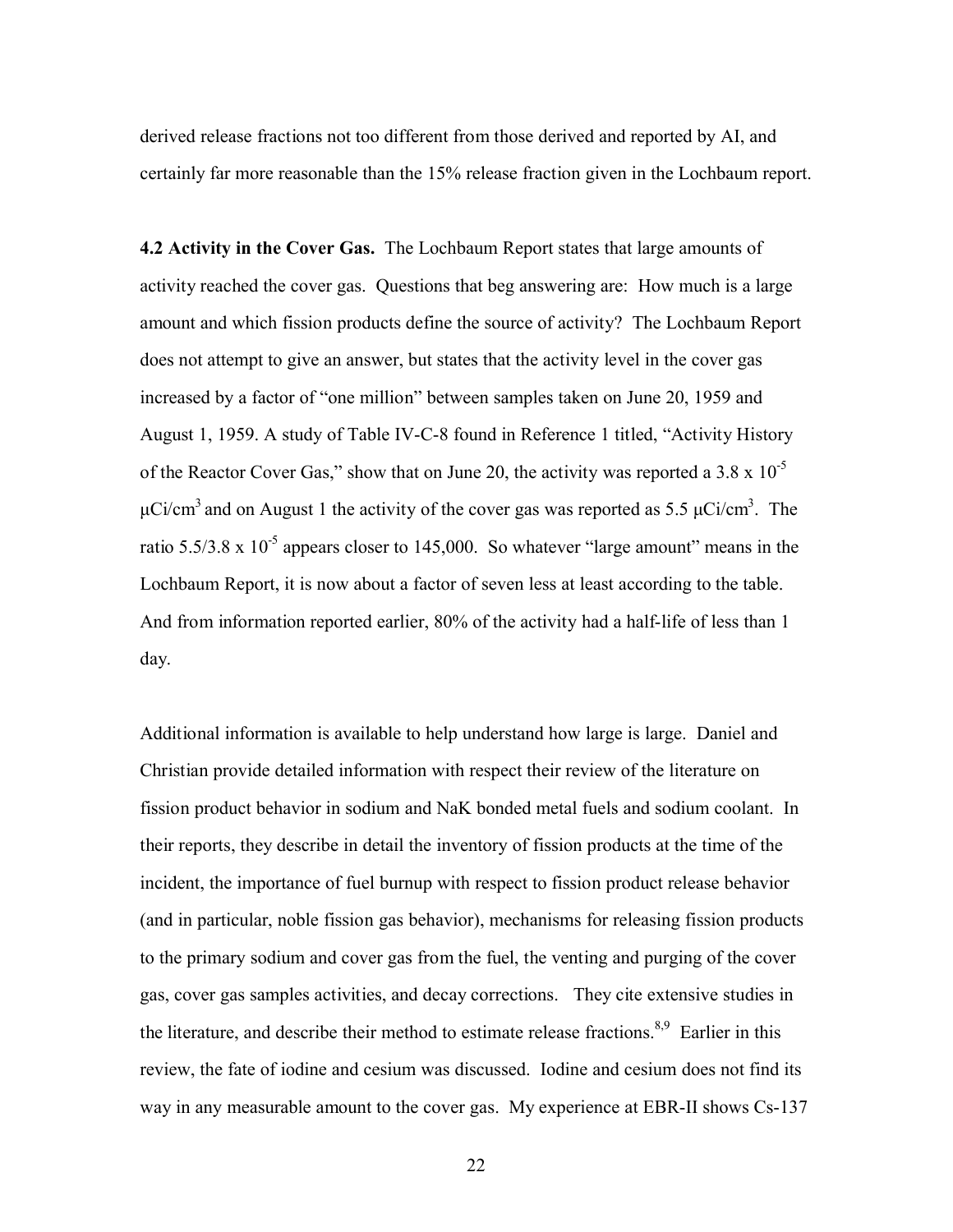was detected wherever primary sodium vapor condensed on cooler surfaces such as the rotating shield plug annulus, the stainless steel walls above the sodium pool, cold traps etc. Noble gas fission products, xenon and krypton, once released from the fuel find their way unencumbered to the cover gas, as their solubility in sodium is extremely low. It would not take much of such noble gases to obtain high readings on a survey meter such as the reading of the 2 liter gas sample (30 mr/hr).

**4.3. Activity in the High Bay Area.** The Lochbaum Report does not attempt to answer key issues regarding the activity observed in the high bay area. For example, what is the relative significance of the levels of activity and what were the likely fission products involved? Noble gas fission products were undoubtedly leaked to the high bay area. Daniel's reconstruction of on-going reactor operations with the time of the leaks correlate to repairing leaks discovered on July 12 at core channel 7 and on July 14 at core channels 29 and 50. It is known that fuel failed. It is known that there were leaks in the small seal plugs. It is reasonable to expect that fresh noble gas fission products would be leaked to the high bay area and be detected by continuous air monitors. It is my experience with failed fuel at EBR-II that when fresh noble gas fission products were release to the argon cover gas, noble gas leaked to the reactor environment and passed through filters of continuous air monitors. Gamma spectroscopy of filters removed from the monitors identified rubdium-88 ( $t_{1/2}$  = 17.7 minutes). Rubidium-88 is the daughter of krypton-88  $(t_{1/2} = 2.84$  hours). With such a high specific activity, it takes very little rubidium to obtain count rates on filters soaring by "20 fold" as the Lochbaum Report states. The activity and the rate of decay is consistent with fresh noble gas fission products and their daughters. This is consistent with Daniel's description of events on July 12 and July 14.

**4.4 Activity in the Gas Decay Tanks.** Given that noble gas fission products reached the gas decay tanks, the questions needing a response are how much is "large" and what are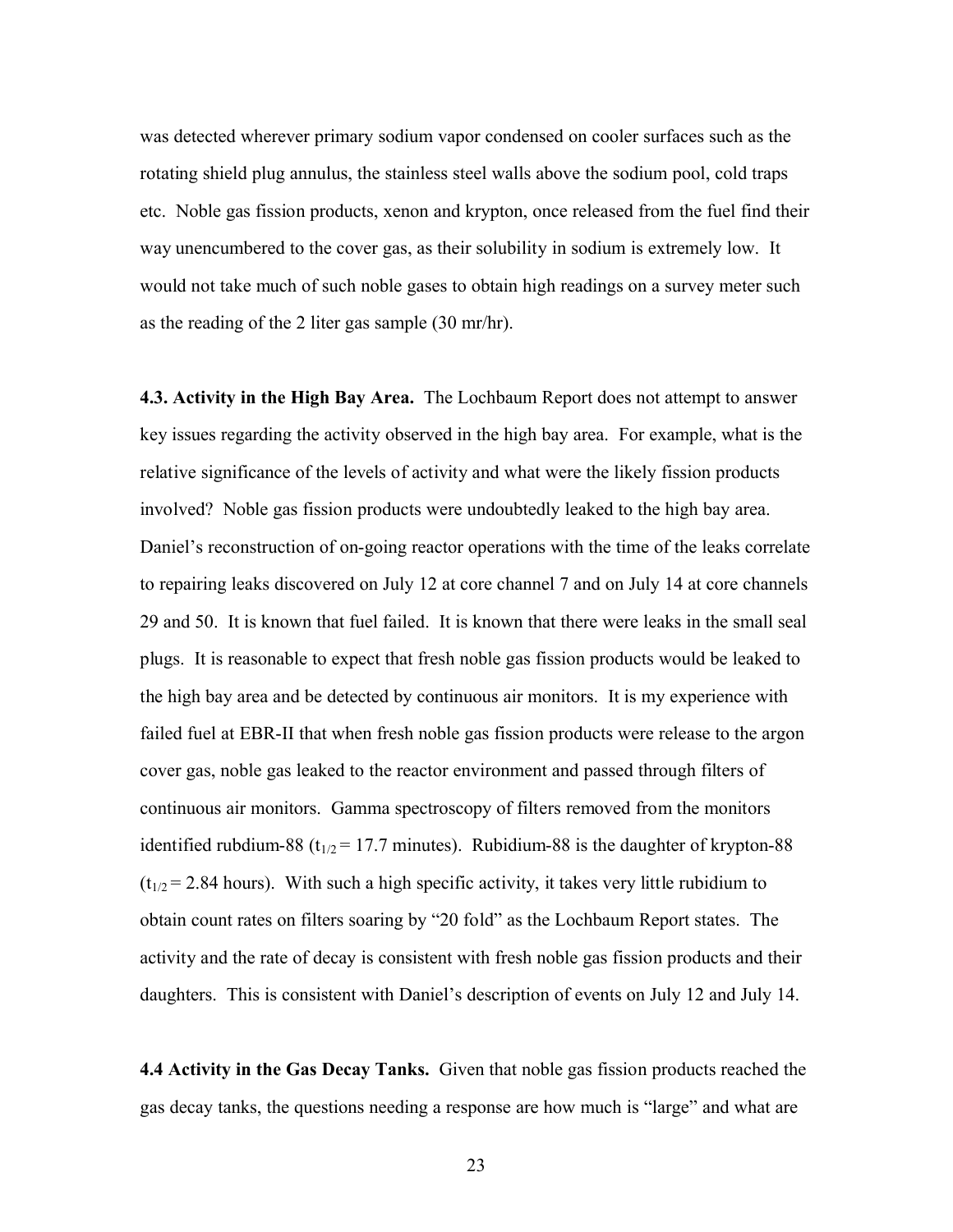the identities of the fission products? It is clear that noble gas fission products were intentionally transferred to the gas decay tanks. Release fractions determined by Daniel and Christian, when applied to the SRE failed fuel core inventory of xenon and krypton, represented a small fraction of the krypton and xenon inventory in the SRE fuel. But this small amount of activity would increase the activity in the gas decay tank by many orders of magnitude, as shown in Table IV-C-10 in reference 1 and pointed out by Lochbaum.

**4.5 Radiation at stack release point and number, timing, and release of gas from gaseous storage tanks**. The Lochbaum Report expresses concern that no data was found on either the radiation levels at the stack release point or on the number, timing, and radioactivity level of release from the gas storage tanks. AI report NAA-SR-4488 gives stack monitor affluent activity on July 12 at 1700 to be 1.5 x  $10^{-4}$   $\mu$ Ci/cm<sup>3</sup> and on July 15 at 0600 hours to be 7 x  $10^{-5}$   $\mu$ Ci/cm<sup>3</sup>. The report goes on to say that the activity level remained intermittently high for about 5 hours. In addition, a November 20, 1959 interoffice report gives the quarterly tabulation of radioactive gases released to the atmosphere from SRE decay hold up tanks from July 1, 1959 to October 1, 1959. The Report lists dates, release rates, and the total activity for each day. The gap noted between 7/25/59 to  $8/22/59$  to  $9/16/59$  is explained as being due to slow release rate.<sup>13</sup>

**4.6 Data from inside ventilation duct work**. Activity found in the upstream duct work vs. activity down stream is addressed in the Lochbaum report. The table reproduced in the Lochbaum Report is activity in  $dpm/100 \text{cm}^2$ , taken from ductwork in Building 724.<sup>12</sup> This is a peripheral building called the SRE Oil Cleaning facility. This facility was used extensively to remove contaminated sodium from pipes and miscellaneous equipment. Since the data is for a peripheral building, a connection between the SRE ventilation system and Building 724 seems doubtful. Lochbaum qualifies the data as "indirect", suggesting that the filters removed activity but not all of the activity. Without knowing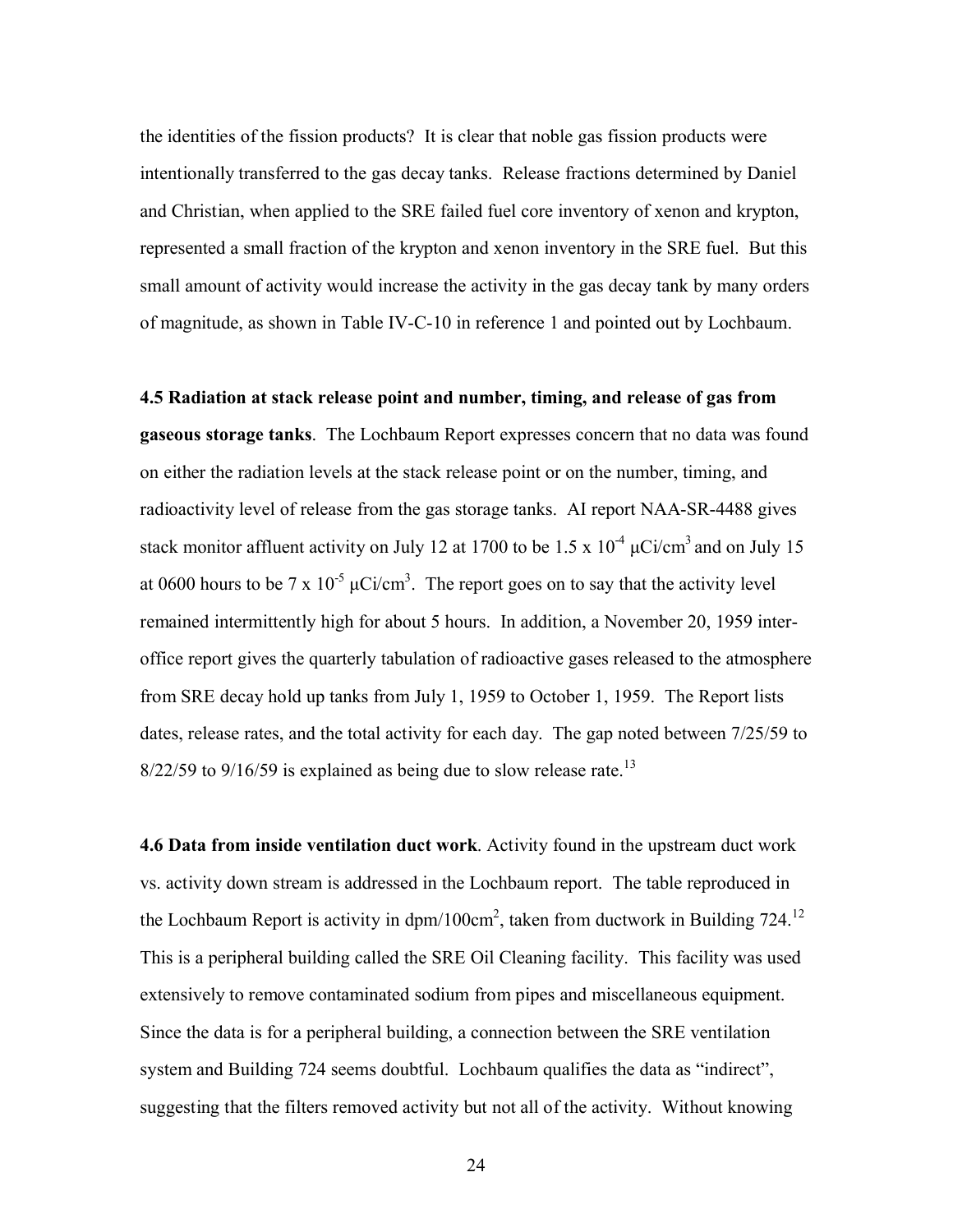from the Lochbaum Report anything about the building, the significance, if any, of the data with respect to the release between July 12 and July 26, 1959 is questionable.

**4.7 Comparison of SRE with Fermi**. A comparison between the SRE reactor and the Fermi is discussed in the Lochbaum Report. The differences in radiation readings in primary loop piping and at the immediate heat exchanger are noted in order to hypothesize that the amounts of fission product activity released into the primary sodium system was significantly higher than the amount released into the Fermi sodium. Activities reported to show higher radiation readings were taken from G.B. Zwetzig, Atomics International, "Survey of Fission and Corrosion Product Activity in Sodium or NaK Cooled Reactors," AI-AEC-MEMO-12790, February 28, 1969. The report discusses possible reasons for the different readings such as power runs, cold trap operation, etc. All are very reasonable. On close examination the 11R/hr radiation reading is for a deposit found in the SRE intermediate heat exchanger. A point source reading is something totally different than a general radiation field. This comparison of SRE with Fermi is anecdotal, and does not provide the necessary data to support much higher release of fission products as suggested in the Lochbaum Report.

**4.8 The August 2 Sodium Sample.** The validity of the August 2 sodium sample is questioned in the Lochbaum Report. The challenge is supported by 1) a suggestion, with no data, that quantities of activity discharged to the primary coolant may have been significantly higher overwhelming the "gettering" action of tetralin and tetralin decomposition products, and 2) reproducing a quote from a AI report that says, "The  $Na^{24}$ activity in the primary sodium coolant delayed the procurement of the first sodium sample until August 2, about 7 days after the reactor shutdown. It should be noted that during this interval, circulation and cold-trapping of the primary sodium continued; thus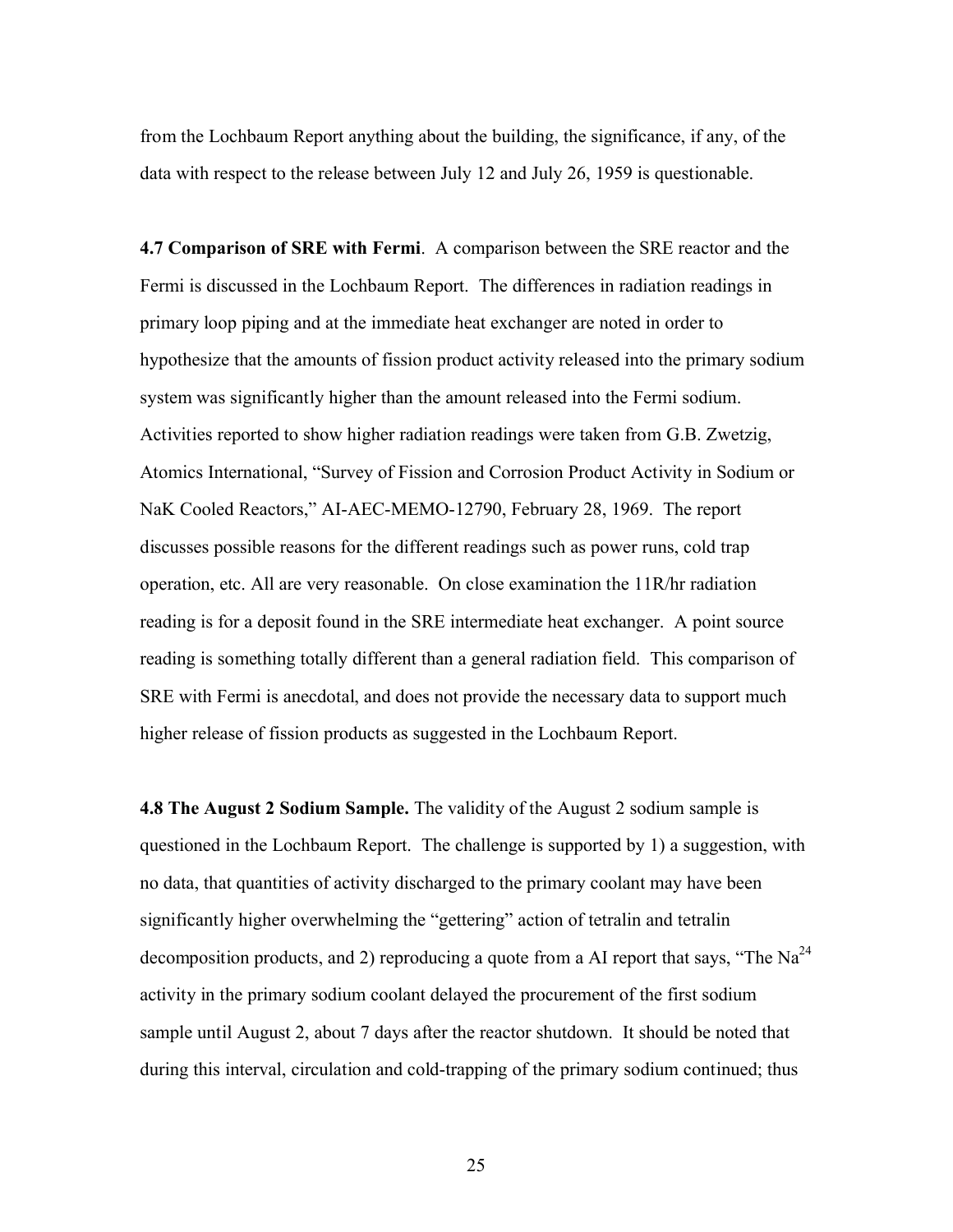the loss of some portion of the fission product activity originally present prior to the first sample was certainly possible".<sup>3</sup>

A review of the referenced AI report does give measured data to evaluate Lochbaum's claim. Table V of report NAA-SR-6890 shows a comparison of fission product activities measured in the Aug 2 sample with fission product activities measured in the Oct. 31 sample. Activities for the Aug 2 sample are decayed to Oct. 31 for the comparison. It is a fair assumption that the primary sodium continued to be circulated during this time period to remove residual and decay heat from the reactor. The ratio of the predicted Oct 31 to measured Oct 31 show that  $Sr^{90}$ ,  $Sr^{89}$ ,  $Ce^{141}$ ,  $Ce^{144}$ ,  $Zr-Nb^{95}$ , and  $Ru^{103}$  are much less than predicted. From my experience I would suggest this is in fact plate-out as suggested in the AI report. The data for cesium and iodine show that they are more in line with what was expected even if the differences between the two samples for cesium and iodine is 64% and 37%, respectively. To an analytical chemist this is not surprising. There is a very high probability that these differences are the result of sampling and analysis.

For example, experience at the analytical laboratory at the EBR-II site sheds light. Bulk liquid sodium from the primary coolant is sampled at typical reactor coolant temperatures. Liquid sodium is drained into a container, allowed to cool, and transferred to the laboratory in a inert gas to protect the integrity of the sample. Initially, there were difficulties performing cesium determinations until it was discovered that when sodium cools below its melting point, cesium migrates to the cooler surfaces of the container and the surface of the sodium. Not understanding this obtained low and non-reproducible data. Information on cesium migration may not have been available to analytical chemists in 1959, since this discovery was not made at the EBR-II analytical laboratory until the late 1960's. With respect to iodine, Table V of Reference 3 shows I-131 activity to be  $0.00012\mu\text{Ci/g}$  sodium and the predicted activity to be  $0.00019\mu\text{Ci/g}$  sodium. This is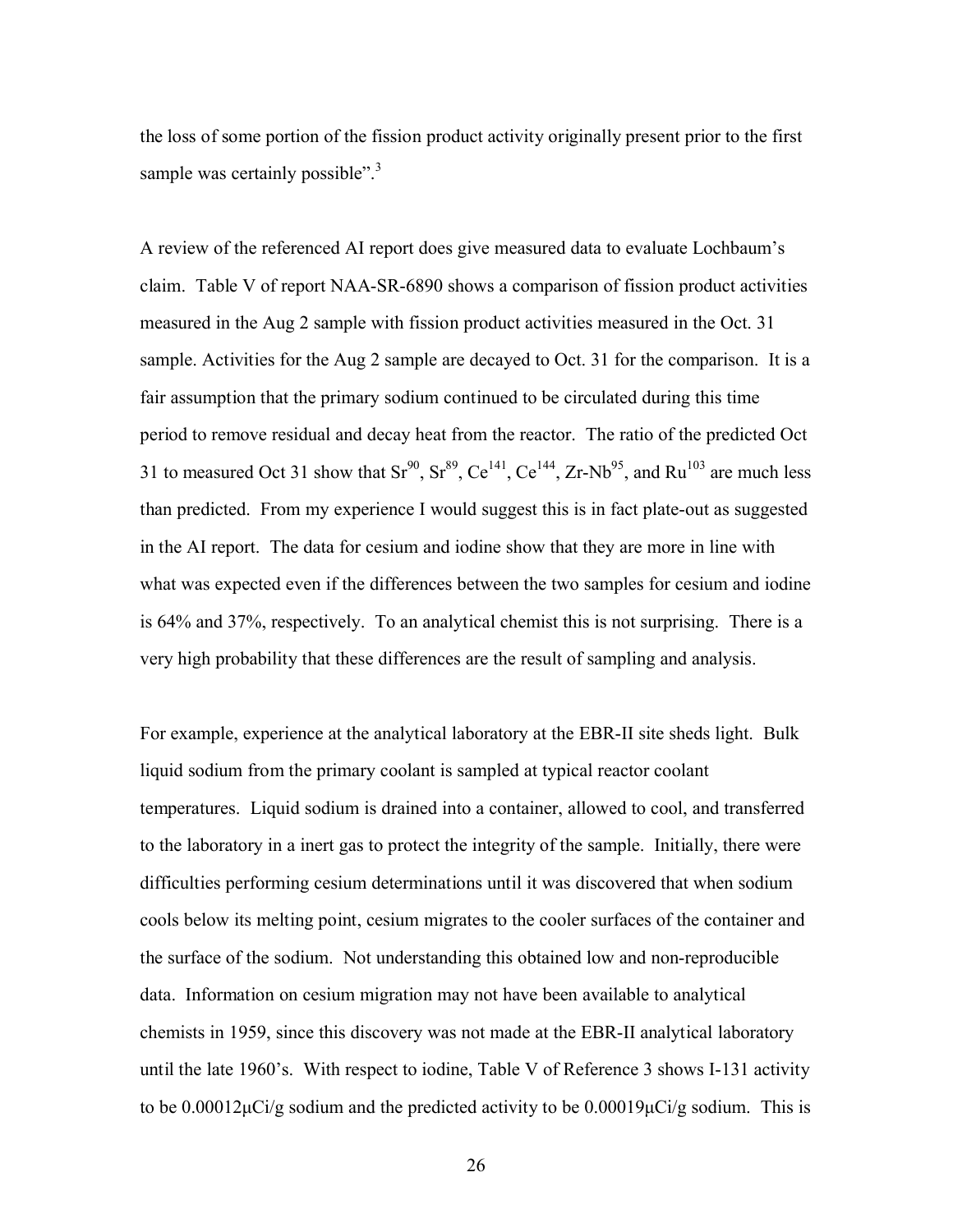not unexpected. Considering that the first sample contained a lot of activity,  $0.42 \mu \text{Ci/g}$ sodium and the second sample had only 0.00012 μCi/g sodium, a difference of 37 percent can be expected. Procedures used in those days involved the dissolution of the sodium sample to prevent loss of iodine, conversion of iodide to iodate than to  $I_2$ . The iodine was extracted into carbon tetrachloride to separate it from other fission products, back extracted into a aqueous solution, and the iodine precipitated as either silver or palladium iodide. The precipitate was collected on a filter paper, dried, and counted. The counter registered counts per minute. Counts per minute were correct for geometry, branching ratios, etc. to obtain disintegrations per second (d/s). Disintegrations per minute were then converted back to  $\mu$ Ci. Recoveries for such methods could range for 60 to 90 %. From memory, I would place an error on this method at around 15 to 20 percent. When all is considered with respect to the sodium sample, the Lochbaum challenge can be answered with measurable data, and is shown to have little substance.

**5. Review and Evaluation of References**. The Lochbaum Report lists references to suggest reasons why the reported inability to detect iodine in the cover gas at SRE and Fermi as unexplained and inconsistent with numerous experimental finds. Comments about the references follow.

K. Haga, Y. Nishizawa, T. Watanabe, S. Miyahara, and Y. Himeno, "Equilibrium and Nonequilibrium Partition Coefficents of Volatile Fission Products Between Liquid Sodium and the Gas Phase," Nuclear Technology, Vol. 97, No. 2, pp. 177-185, February 1992. Estimates of NaI(g) based on the Haga literature using SRE data at the time of the July 13 excursion results in 0.002 Ci of I-131 in the He as NaI(g) using Castleman's work referenced in the Haga paper. Using Haga's extrapolated approach, one obtains 0.0003 Ci of I-131 in the He as NaI $(g)$ . Iodine-131, if it was in the gas as NaI, would condense on the cooler walls of the cover gas region. This report is not contrary to the body of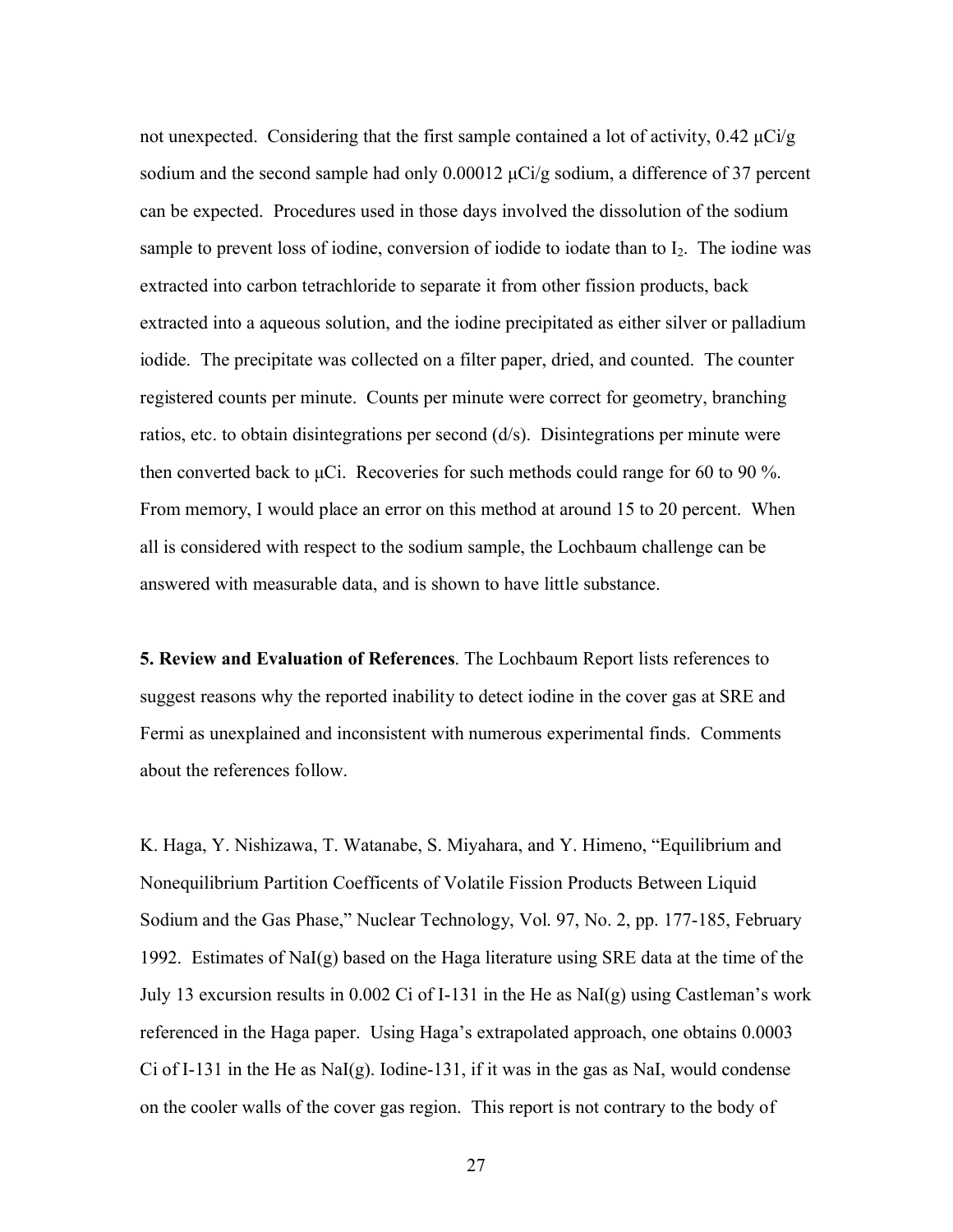knowledge showing the iodine is not detected in the cover gas of sodium cooled metal fuel reactors.

Suguru Tashiro and Horihiko, Ibaraki University, "Diffusion Coefficient Determination of Sodium Iodide Vapor in Rare Gases with the Use of Ionization Sensor," Journal of Nuclear Science and Technology, Vol. 38, No. 7, pp. 551-556, July 2001. This paper describes a method to determine diffusion coefficients by a method combining the analysis of measured diffusing mass with continuous monitoring of the sodium vapor concentration in flowing stream of sodium iodide-rare gas mixtures. It does not describe the release of NaI from damaged fuel to the primary sodium and than to the cover gas. In fact, sodium is not part of the development of the method. The conditions under which the sensor was tested have nothing to do with the conditions of the SRE. The body of scientific data, reactor operating experience, sodium chemistry, iodine chemistry, metal fuel chemistry shows that iodine is not discharge to the cover gas. This paper is not an appropriate reference. Also, see response to Haga et.al. above.

Ahmed Hasan, Yasser T. Mohamed, and Tarek F. Mohammaden, New Mexico Technological University, "Waste Generated from LMR-AMTEC Reactor Concept, Waste Management Conference, Tuscon, Arizona, February 23, 2003. This paper presented at the Waste Management Conference is concerned with defining waste generation and characterization for the LMR-AMTEC, and identifying applicable U.S. regulations the govern waste transportation, treatment, storage, and final disposition. It is not a technical paper describing the fate of iodine in a sodium-cooled metal-fueled reactor.

Young Ho Cho, Mee Jang, Young Wook Lee, Moon Soo Park, Chang Sun Kang, Chang Hyun Chung, Do Hee, Hahn, and Joo Hyun Moon, "The Analysis of Radiological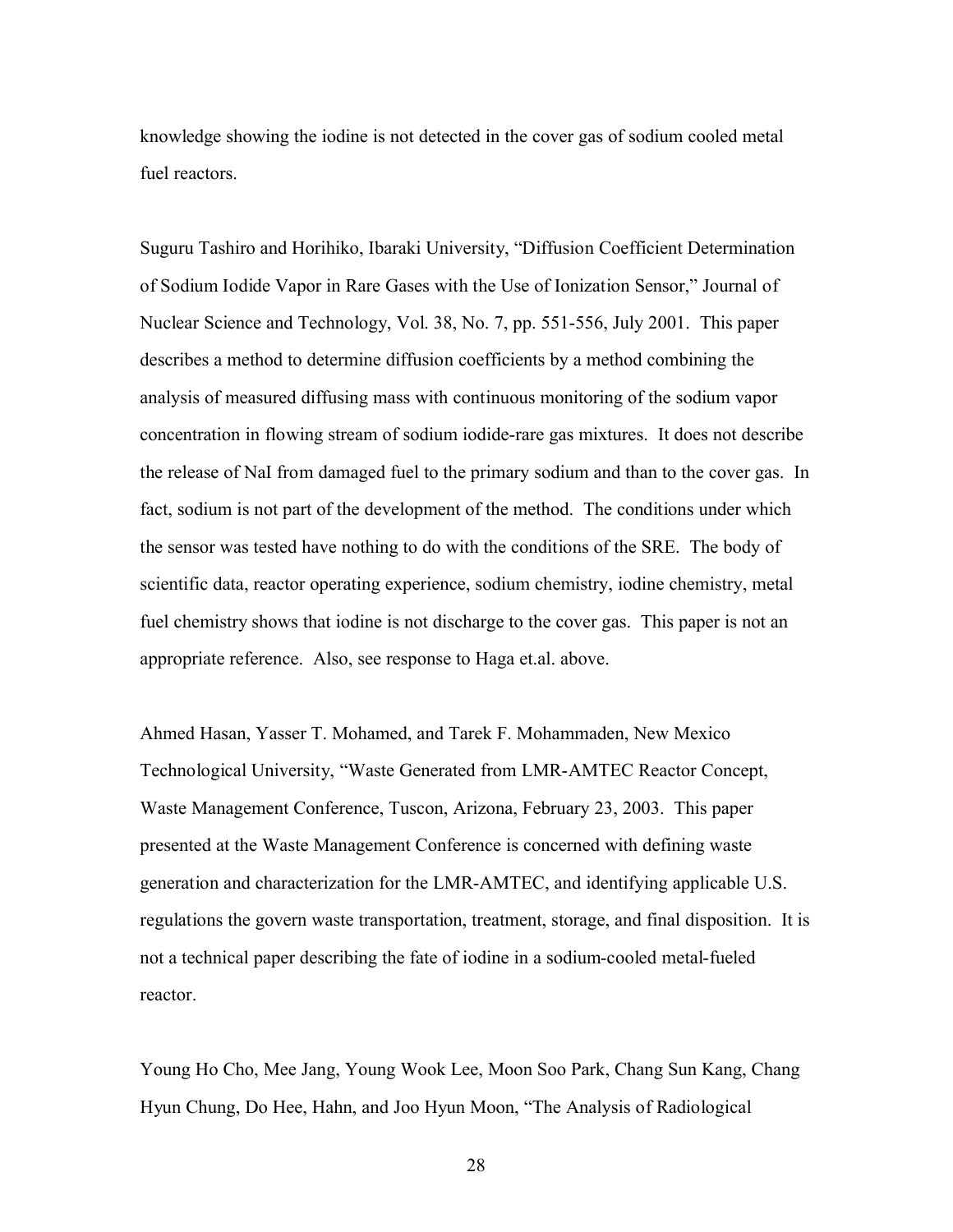Consequences Due to Hypothetical Core Disruptive Accident in KALIMER," Proceedings of the ICAPP "03. This paper describes a safety study for the Korean Advanced Liquid Metal Reactor (KALIMER). The containment performance of the KALIMER was analyzed for the Hypothetical Core Disruptive Accident with the postulated fission product release with the relevant requirements. The conceptual design for KALIMER is under development in Korea. For the accident in question, sodium pool fires and spray fires have been assumed to follow the HCDA as design basis events to identify whether the containment could maintain integrity. This paper is not appropriate for the SRE event.

None of the references offered support the Lochbaum claim "that the reported inability to detect radioiodine in the cover gas of SRE and Fermi-I is unexplained and inconsistent with numerous experimental finds".

# **Conclusion**

The qualitative assessment given in the Lochbaum Report that it seems reasonable that – "say 15 percent" – is a reasonable release fraction for Cs-137 and I-131 from the SRE to the atmosphere is without technical merit. The Lochbaum Report quotes selectively from AI reports in an anecdotal way to arrive at the qualitative release fraction. This qualitative release fraction is not supportable by the years of liquid metal cooled reactor operating experience, research into the behavior of fission products in metal fuels and sodium coolant, and the laws of chemistry and physics. It is contrary to my experience as an analytical chemist at a liquid metal fast breeder reactor, EBR-II.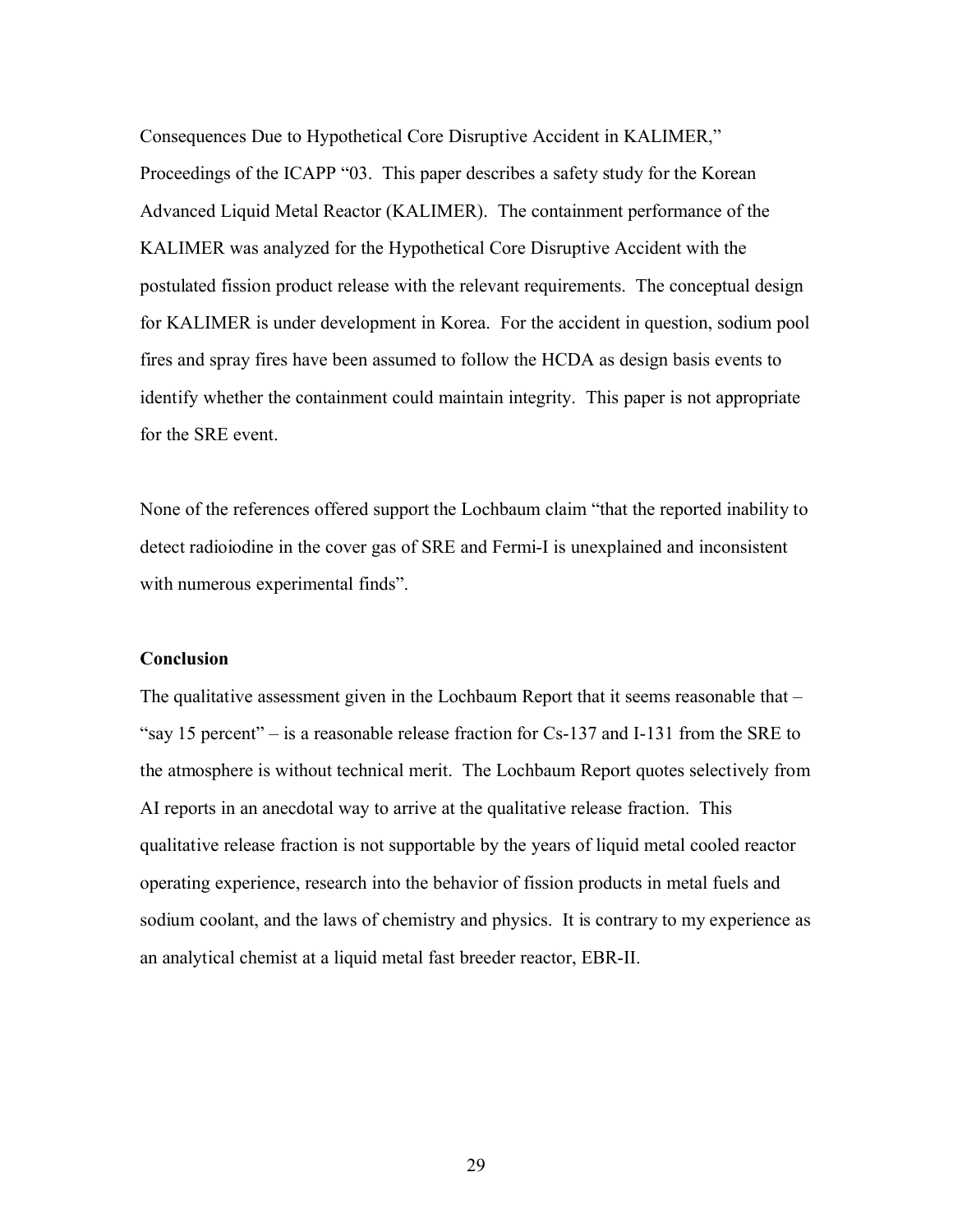#### **References**

1. NAA-SR-4488, "SRE Fuel Element Damage, Interim Report," Atomics International, Nov. 15, 1959.

2. NAA-SR-4488(suppl), "SRE Fuel Element Damage Final Report," , Atomics International, 1961.

3. NAA-SR-6890, "Distribution of Fission Product Contamination in the SRE," R.S. Hart, Atomics International, 1962.

4. NAA-SR-5898, Metallurgical Aspects of SRE Fuel Element Damage Episode," October, 15, 1961.

5. NAA-SR-6359, "SRE Core Recovery Program," December 1, 1961.

6. AI-AEC-MEMO-12790, "Survey of Fission Products and Corrosion Product Activity in Sodium and NaK Cooled Reactors," February, 28, 1969.

7. ESG-DOE-13403, "Sodium Reactor Experiment Decommissioning Final Report," Aug 15, 1983.

8. Chemical Behavior of Iodine-131 during SRE Fuel Element Damage in July 1959, Jerry D. Christian, May, 26, 2005.

9. Investigation of Releases from Santa Susana Sodium Reactor Experiment in July, 1959, John A. Daniel, Sr., Daniel & Associates, Inc., May 27, 2005.